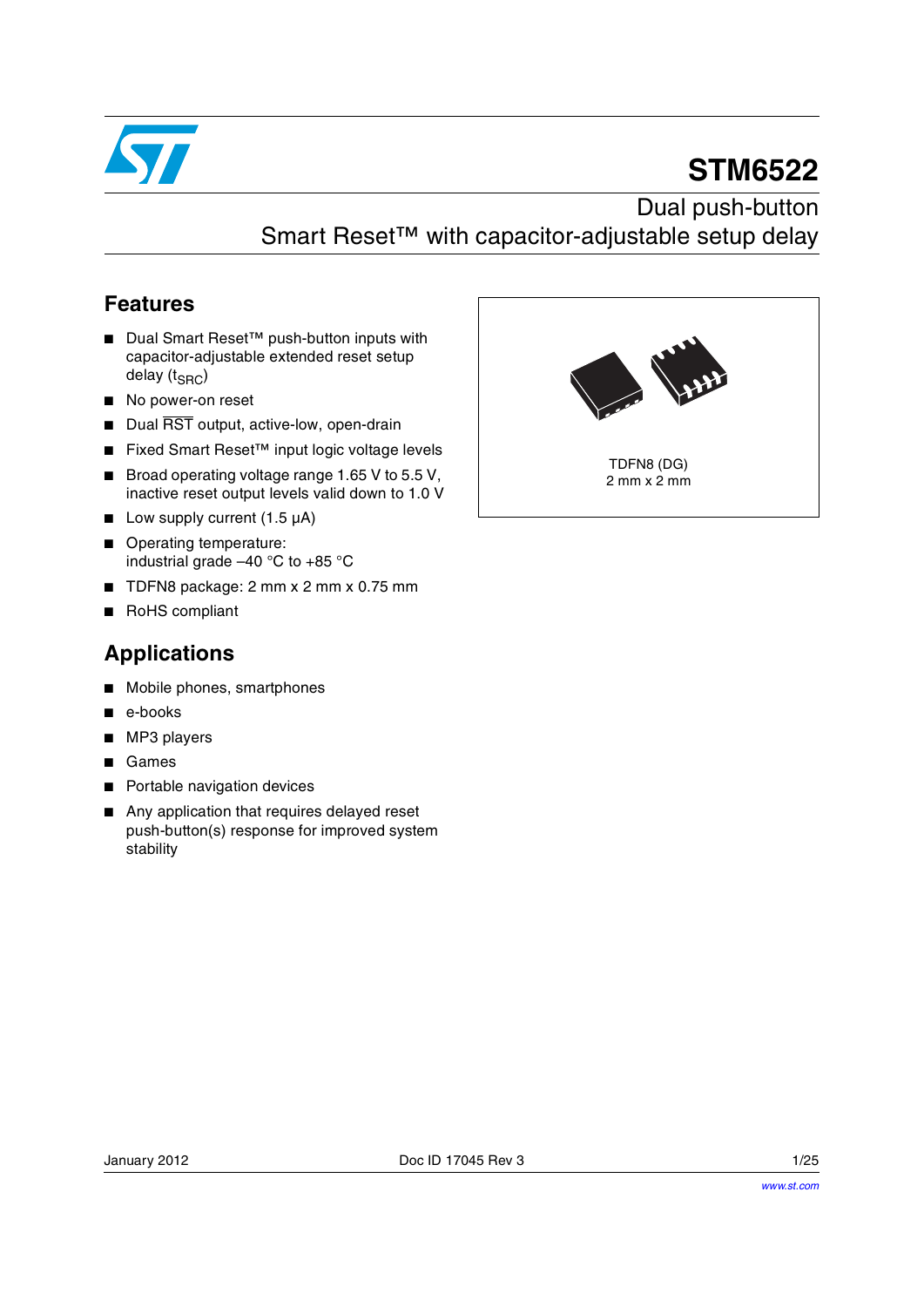## **Contents**

| 1              |     |                                       |  |
|----------------|-----|---------------------------------------|--|
| $\overline{2}$ |     |                                       |  |
|                | 2.1 |                                       |  |
|                | 2.2 |                                       |  |
|                | 2.3 |                                       |  |
|                | 2.4 |                                       |  |
|                | 2.5 |                                       |  |
|                | 2.6 |                                       |  |
|                | 2.7 |                                       |  |
| 3              |     | Typical operating characteristics  11 |  |
| 4              |     |                                       |  |
| 5              |     |                                       |  |
| 6              |     |                                       |  |
| $\overline{7}$ |     |                                       |  |
| 8              |     |                                       |  |
| 9              |     |                                       |  |
| 10             |     |                                       |  |
| 11             |     |                                       |  |

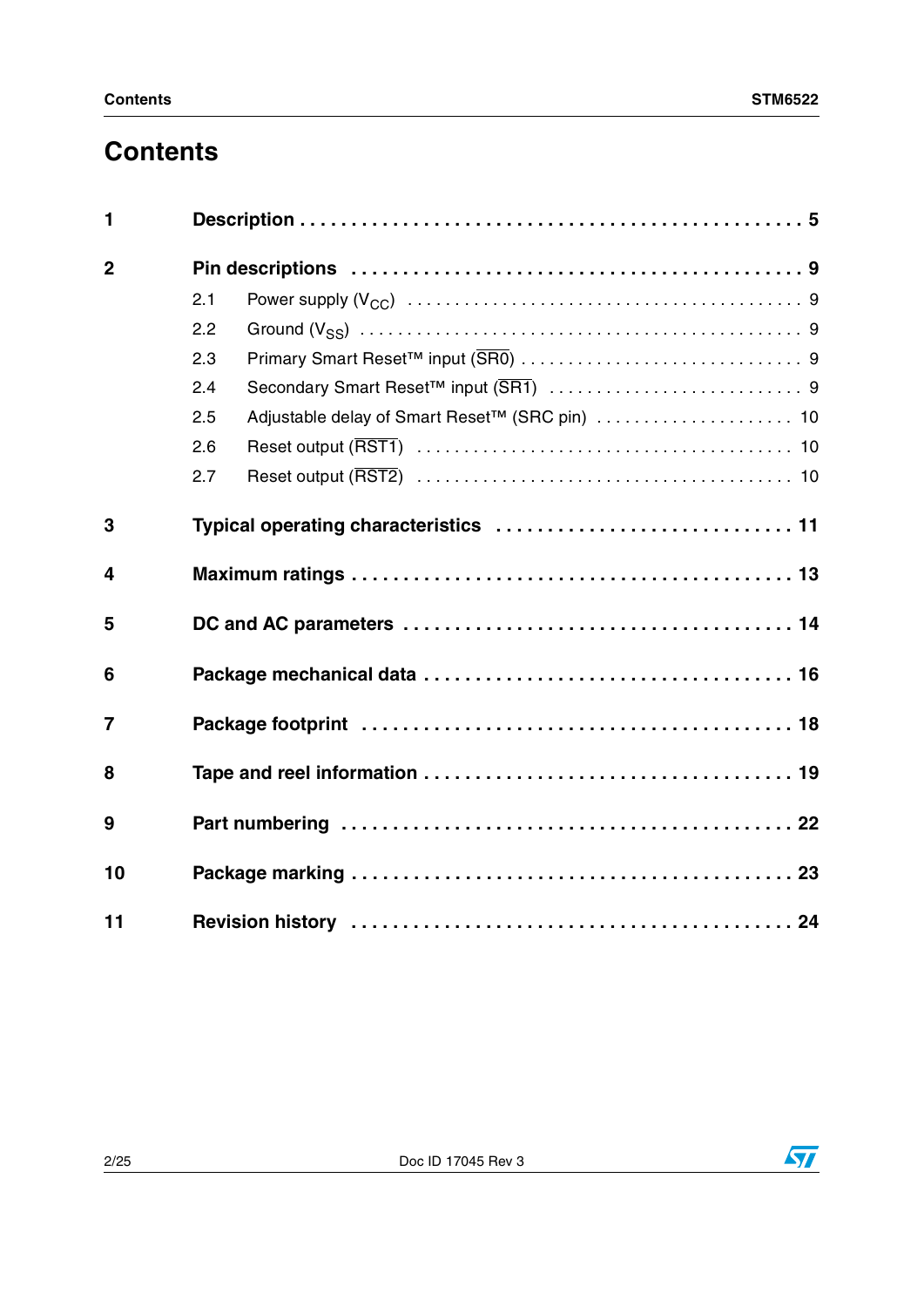## **List of tables**

| Table 1.  |                                                                                                                                    |
|-----------|------------------------------------------------------------------------------------------------------------------------------------|
| Table 2.  | $t_{\text{SRC}}$ programmed by an ideal external capacitor $\ldots \ldots \ldots \ldots \ldots \ldots \ldots \ldots \ldots \ldots$ |
| Table 3.  |                                                                                                                                    |
| Table 4.  |                                                                                                                                    |
| Table 5.  |                                                                                                                                    |
| Table 6.  | TDFN $-$ 8-lead 2 x 2 x 0.75 mm, 0.5 mm pitch package mechanical data 17                                                           |
| Table 7.  | Parameters for landing pattern - TDFN - 8-lead 2 x 2 mm package  18                                                                |
| Table 8.  |                                                                                                                                    |
| Table 9.  |                                                                                                                                    |
| Table 10. |                                                                                                                                    |
| Table 11. |                                                                                                                                    |
| Table 12. |                                                                                                                                    |

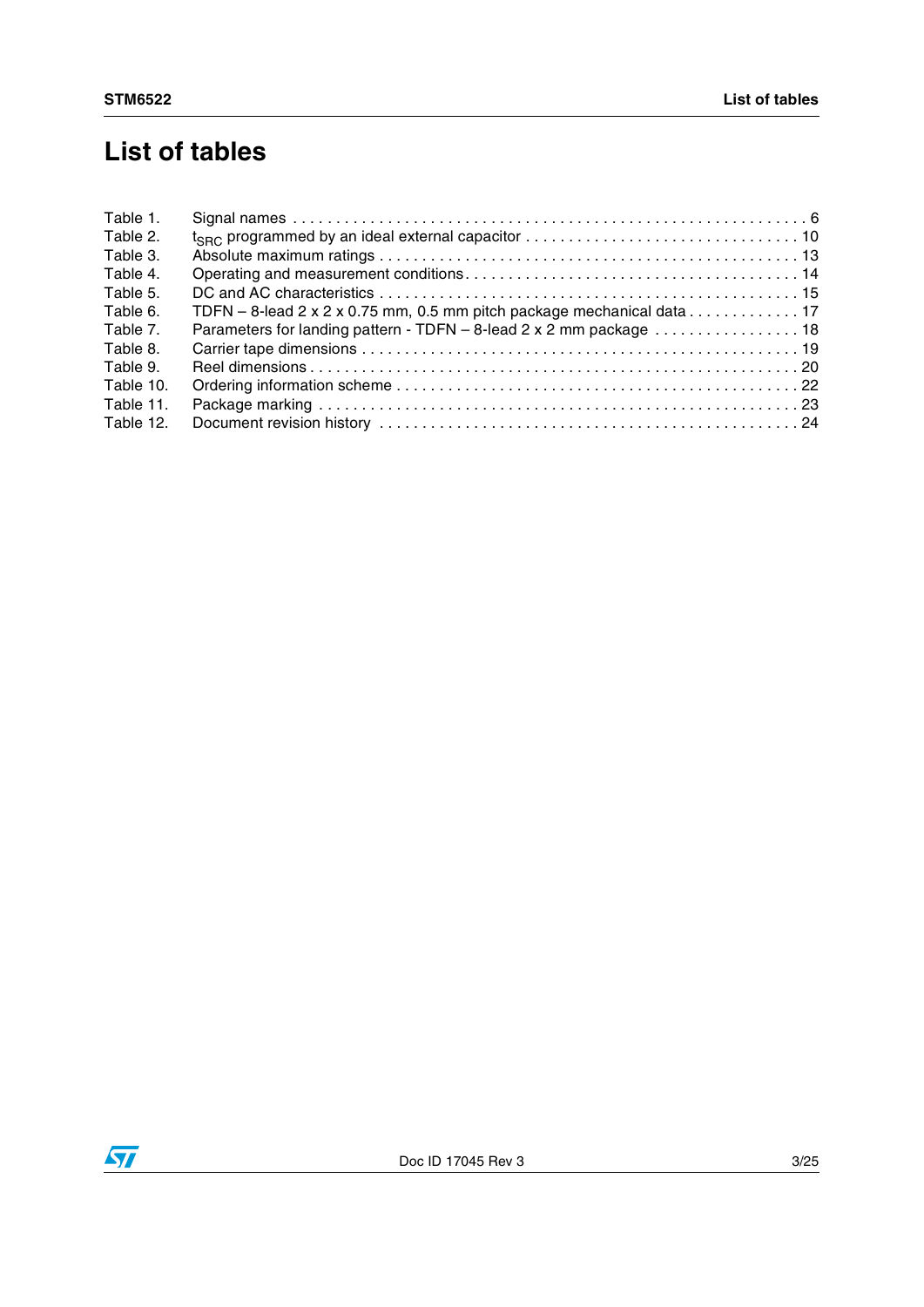## **List of figures**

| Figure 1.  |                                                                                                            |  |
|------------|------------------------------------------------------------------------------------------------------------|--|
| Figure 2.  |                                                                                                            |  |
| Figure 3.  |                                                                                                            |  |
| Figure 4.  |                                                                                                            |  |
| Figure 5.  |                                                                                                            |  |
| Figure 6.  |                                                                                                            |  |
| Figure 7.  |                                                                                                            |  |
| Figure 8.  |                                                                                                            |  |
| Figure 9.  |                                                                                                            |  |
| Figure 10. |                                                                                                            |  |
| Figure 11. |                                                                                                            |  |
| Figure 12. |                                                                                                            |  |
| Figure 13. | TDFN - 8-lead 2 x 2 x 0.75 mm, 0.5 mm pitch package outline 17                                             |  |
| Figure 14. | Landing pattern - TDFN $-$ 8-lead 2 x 2 mm without thermal pad $\ldots \ldots \ldots \ldots \ldots \ldots$ |  |
| Figure 15. |                                                                                                            |  |
| Figure 16. |                                                                                                            |  |
| Figure 17. |                                                                                                            |  |
| Figure 18. |                                                                                                            |  |
| Figure 19. |                                                                                                            |  |
|            |                                                                                                            |  |

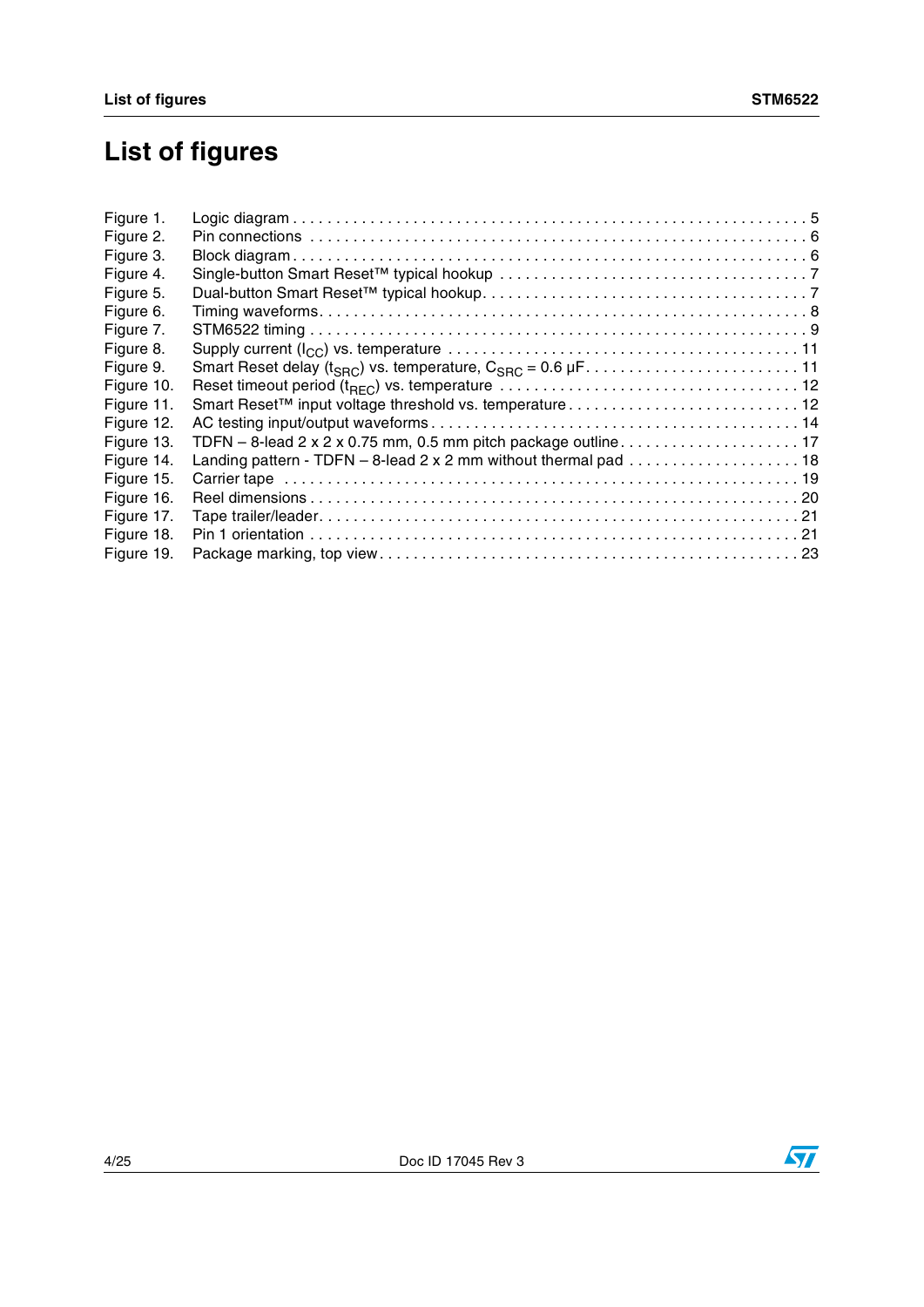## <span id="page-4-0"></span>**1 Description**

The Smart Reset™ devices provide a useful feature that ensures that inadvertent short reset push-button closures do not cause system resets as the extended Smart Reset™ delay setup periods are implemented. Once the valid Smart Reset™ input levels and setup delay are met, the device generates an output reset pulse for a fixed timeout period  $(t_{BFC})$ .

The typical application hookup shows that either a single Smart Reset™ input, or both reset inputs can be connected to the applications interrupt and control both the interrupt pin and the hard reset functions. If the push-button is closed for a short time, the processor is only interrupted. If the system still does not respond properly, holding the push-button(s) for the extended setup time ( $t_{\text{SRC}}$ ) causes a hard reset of the processor. The Smart Reset™ feature helps significantly increase system stability and eliminates the need for a dedicated reset button.

The STM65xx family of Smart Reset™ devices consists of low-current microprocessor reset circuits targeted at applications such as MP3 players, portable navigation or mobile phones, generally any application that requires delayed reset push-button(s) response for improved system stability. The devices in the STM65xx Smart Reset™ family include various combinations of useful features for the targeted applications.

The STM6522 has two combined Smart Reset™ inputs ( $\overline{\text{SRO}}$  and  $\overline{\text{SRI}}$ ) with delayed reset setup time  $(t_{SBC})$  programmed by an external capacitor on the SRC pin.



### <span id="page-4-1"></span>**Figure 1. Logic diagram**

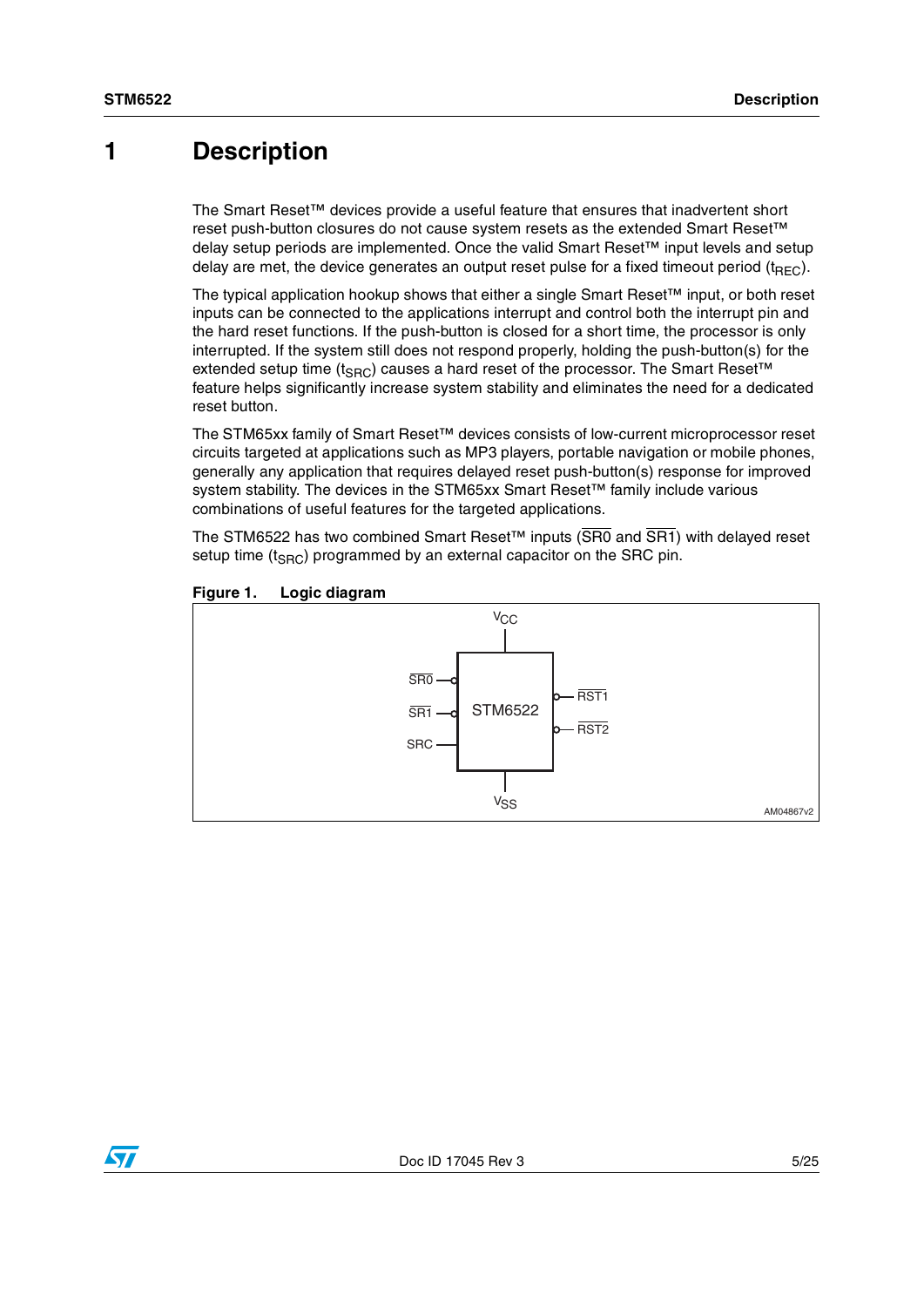| Symbol           | Input/<br>output | <b>Description</b>                                                                                                                                                                                        |
|------------------|------------------|-----------------------------------------------------------------------------------------------------------------------------------------------------------------------------------------------------------|
| RST <sub>1</sub> | Output           | Open-drain reset output, active-low, no internal pull-up resistor.                                                                                                                                        |
| RST <sub>2</sub> | Output           | Open-drain reset output, active-low, no internal pull-up resistor.                                                                                                                                        |
| SR <sub>0</sub>  | Input            | Primary push-button Smart Reset™ input, active-low, fixed voltage input logic<br>levels, no internal pull-up.                                                                                             |
| $\overline{SR1}$ | Input            | Secondary push-button Smart Reset <sup>™</sup> input - combines with the primary push-<br>button reset to provide setup delay time, active-low, fixed voltage input logic<br>levels, no internal pull-up. |
| <b>SRC</b>       | Input            | Smart Reset <sup>™</sup> input delay setup control: connect to an external capacitor to<br>adjust the delay setup time $(t_{SBC})$ .                                                                      |
| $V_{CC}$         | Supply           | Supply voltage input. Power supply for the device. A 0.1 µF decoupling ceramic<br>capacitor is recommended to be connected between $V_{CC}$ and $V_{SS}$ pins.                                            |
| $V_{SS}$         | Supply           | Supply ground.                                                                                                                                                                                            |
| <b>NC</b>        |                  | No connect (not bonded); should be connected to $V_{SS}$ .                                                                                                                                                |

#### <span id="page-5-0"></span>Table 1. **Signal names**

### <span id="page-5-1"></span>**Figure 2. Pin connections**



### <span id="page-5-2"></span>**Figure 3. Block diagram**



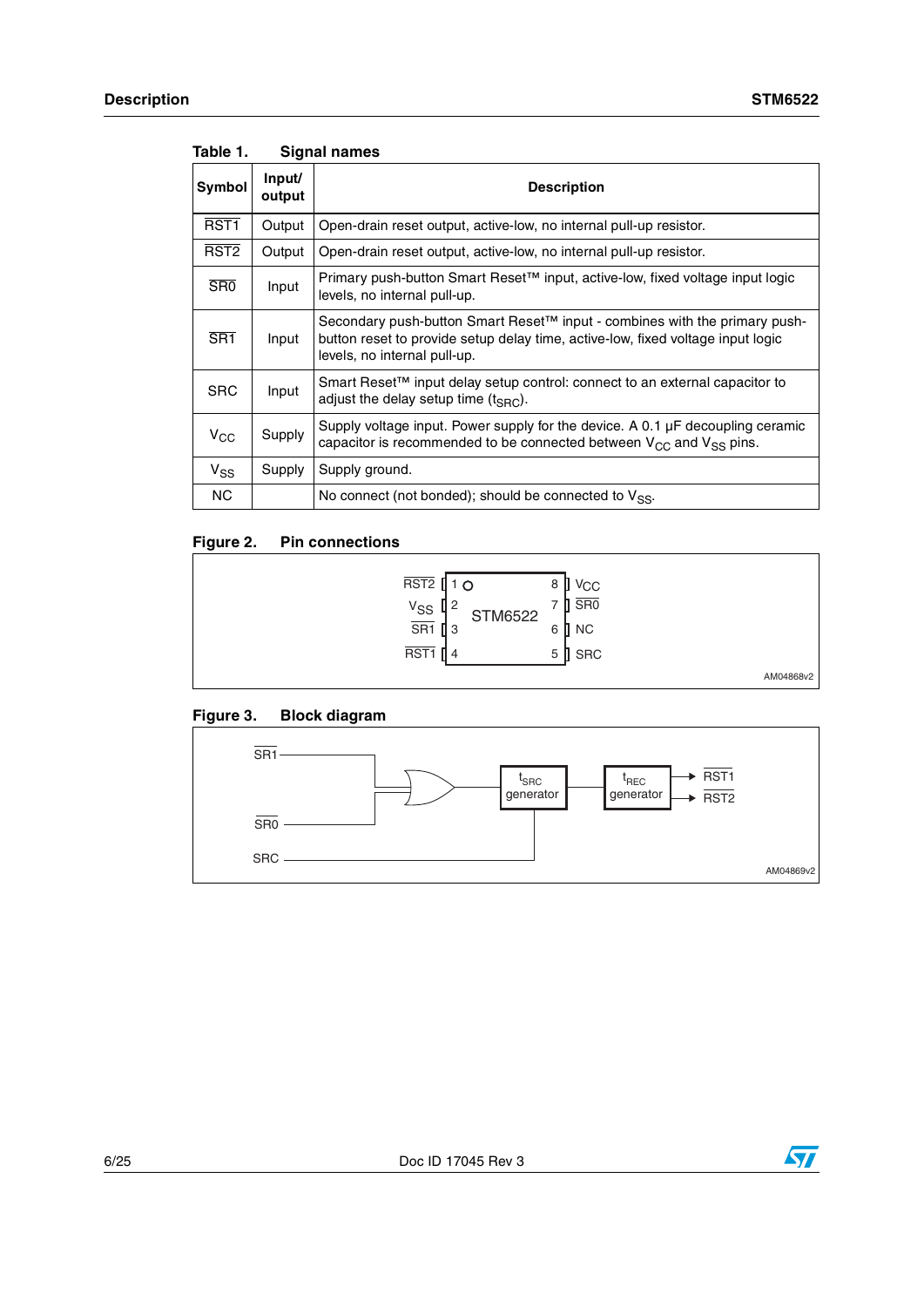$\overline{\textbf{S}}$ 



<span id="page-6-0"></span>**Figure 4. Single-button Smart Reset™ typical hookup**

<span id="page-6-1"></span>

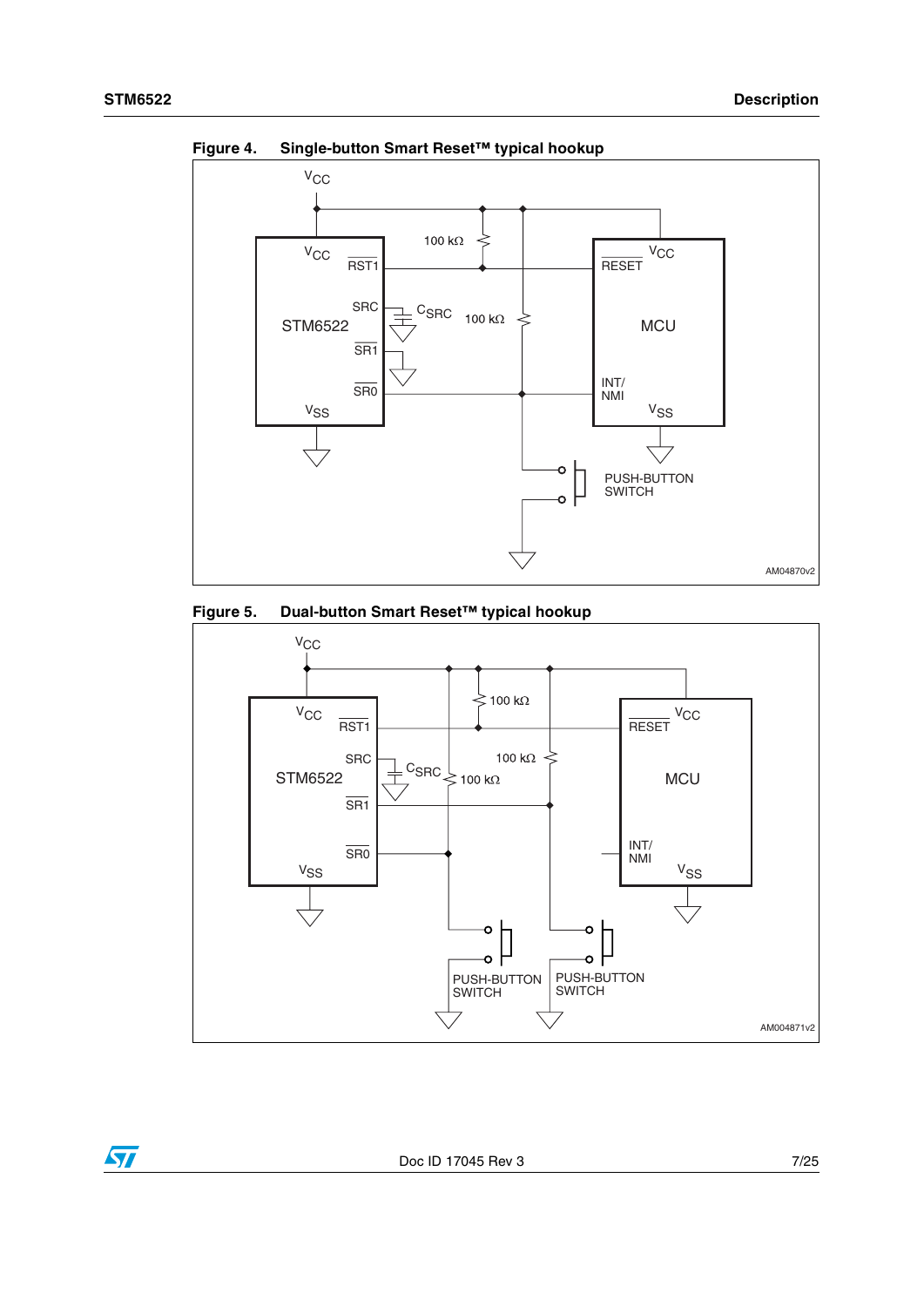<span id="page-7-0"></span>



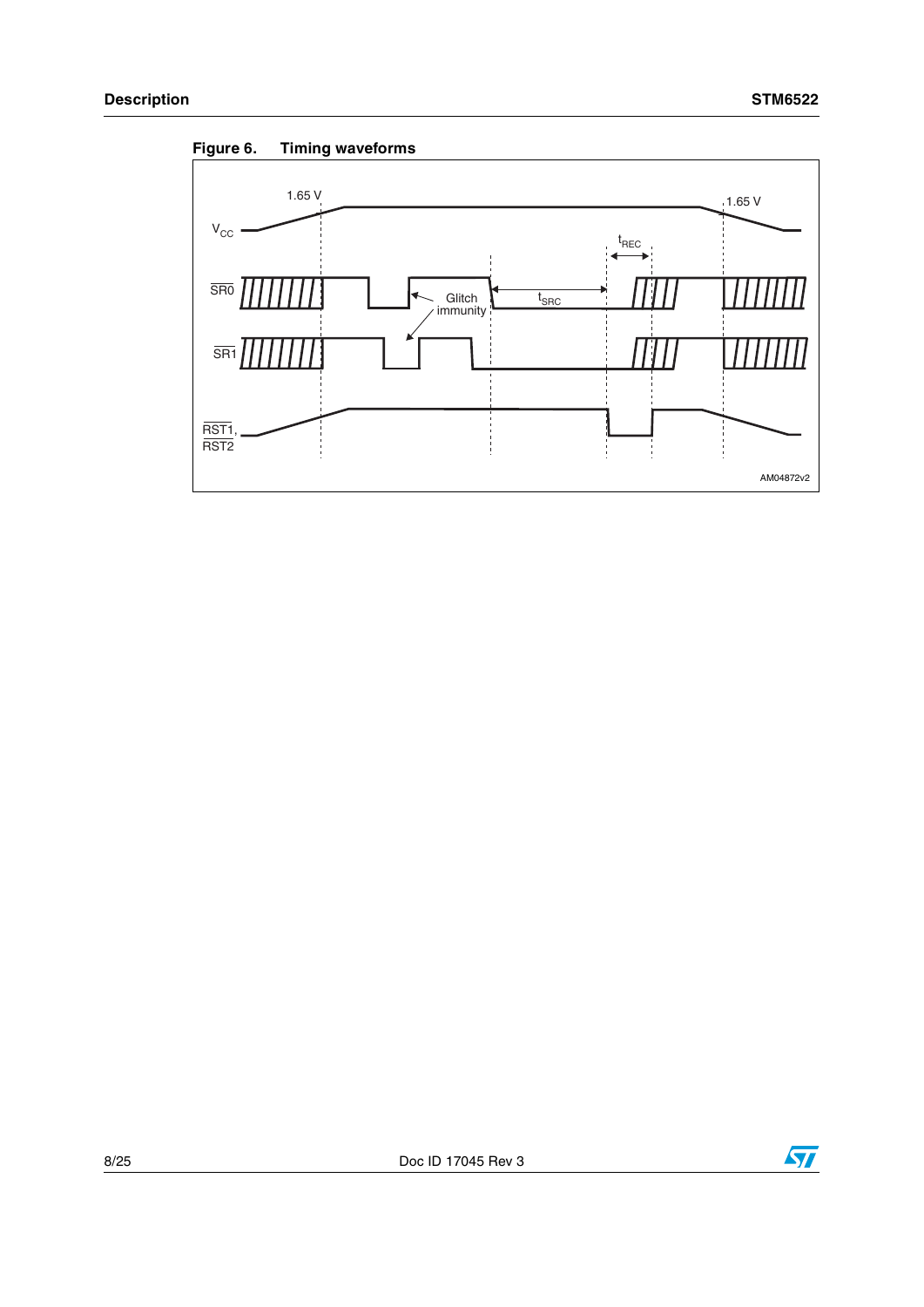## <span id="page-8-0"></span>**2 Pin descriptions**

### <span id="page-8-1"></span>**2.1** Power supply (V<sub>CC</sub>)

This pin is used to provide the power to the device. A 0.1  $\mu$ F decoupling ceramic capacitor is recommended to be connected between  $V_{CC}$  and  $V_{SS}$  pins.

### <span id="page-8-2"></span>2.2 Ground (V<sub>SS</sub>)

This is the supply ground for the device.

### <span id="page-8-3"></span>**2.3 Primary Smart Reset™ input (SR0)**

The primary push-button Smart Reset™ input, active-low pin is connected to the pushbutton switch. The input logic voltage levels are set to a fixed voltage level and have no internal pull-up resistor.

### <span id="page-8-4"></span>**2.4 Secondary Smart Reset™ input (SR1)**

The secondary push-button Smart Reset™ input, active-low pin is connected to the second push-button switch. The input logic voltage levels are set to a fixed voltage level and have no internal pull-up resistor. Keeping both Smart Reset™ inputs SR0 and SR1 active for longer than  $t_{SRC}$  activates the reset output pulse.



<span id="page-8-5"></span>

Reset is asserted "low" right after the Smart Reset<sup>TM</sup> setup delay (t<sub>SRC</sub>) has been met and returns to high after the  $t_{\text{BFC}}$  period.

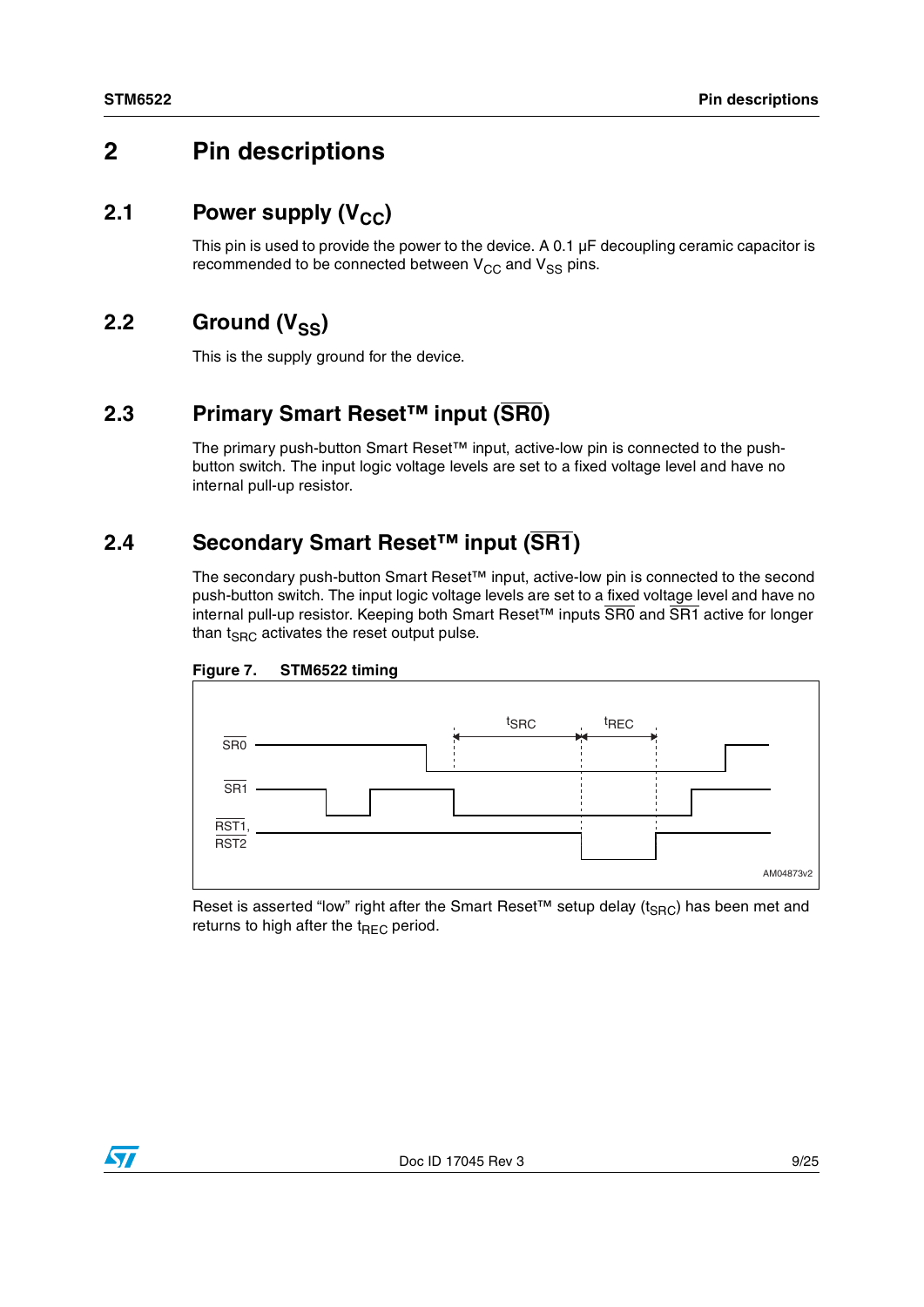### <span id="page-9-0"></span>**2.5 Adjustable delay of Smart Reset™ (SRC pin)**

This pin controls the setup time before the push-button action is validated by the reset output. It is connected to an external capacitor  $(C<sub>SBC</sub>)$ , which is tied to ground to provide the desired value of setup time  $(t_{SBC})$ .

Selected calculated t<sub>SRC</sub> and C<sub>SRC</sub> examples are given in *[Table 2](#page-9-3)*. Refer also to *[Table 5](#page-14-0)*.

| .                      |                                       |                       |      |                            |
|------------------------|---------------------------------------|-----------------------|------|----------------------------|
| <b>Calculated CSRC</b> | Setup delay $t_{SRC}$ [s] $^{(1)(2)}$ | <b>Closest common</b> |      |                            |
| value $[\mu F]$        | Min.                                  | Typ.                  | Max. | $C_{SRC}$ value [ $\mu$ F] |
| 0.2                    |                                       | 2.5                   | 3.0  | 0.22                       |
| 0.3                    | 3                                     | 3.75                  | 4.5  | 0.33                       |
| 0.6                    | 6                                     | 7.5                   | 9    | 0.56                       |
|                        | 10                                    | 12.5                  | 15   |                            |

<span id="page-9-3"></span>Table 2. **Table 2. tSRC programmed by an ideal external capacitor** 

1. At 25 ° C. Example calculations based on an ideal capacitor. During application design and component selection it should be considered that the current flowing into the external t<sub>SRC</sub> programming capacitor<br>(C<sub>SRC</sub>) is on the order of 100 nA, therefore a low-leakage capacitor (ceramic or film capacitor) should be used and placed as close as possible to the SRC pin. Also an adequate low-leakage PCB environment should be ensured to prevent t<sub>SRC</sub> accuracy from being affected. A recommended minimum value of  $\mathsf{C}_{\mathsf{SRC}}$ is 0.1 µF.

2. In case of quickly repeated activations of t<sub>SRC</sub> counter, an interval of 10 ms min. is needed between the activations to fully discharge C<sub>SRC</sub>, so that the next t<sub>SRC</sub> is as specified.

## <span id="page-9-1"></span>**2.6 Reset output (RST1)**

This output is active-low, open-drain with no internal pull-up resistor.

## <span id="page-9-2"></span>**2.7 Reset output (RST2)**

This output is active-low, open-drain with no internal pull-up resistor.

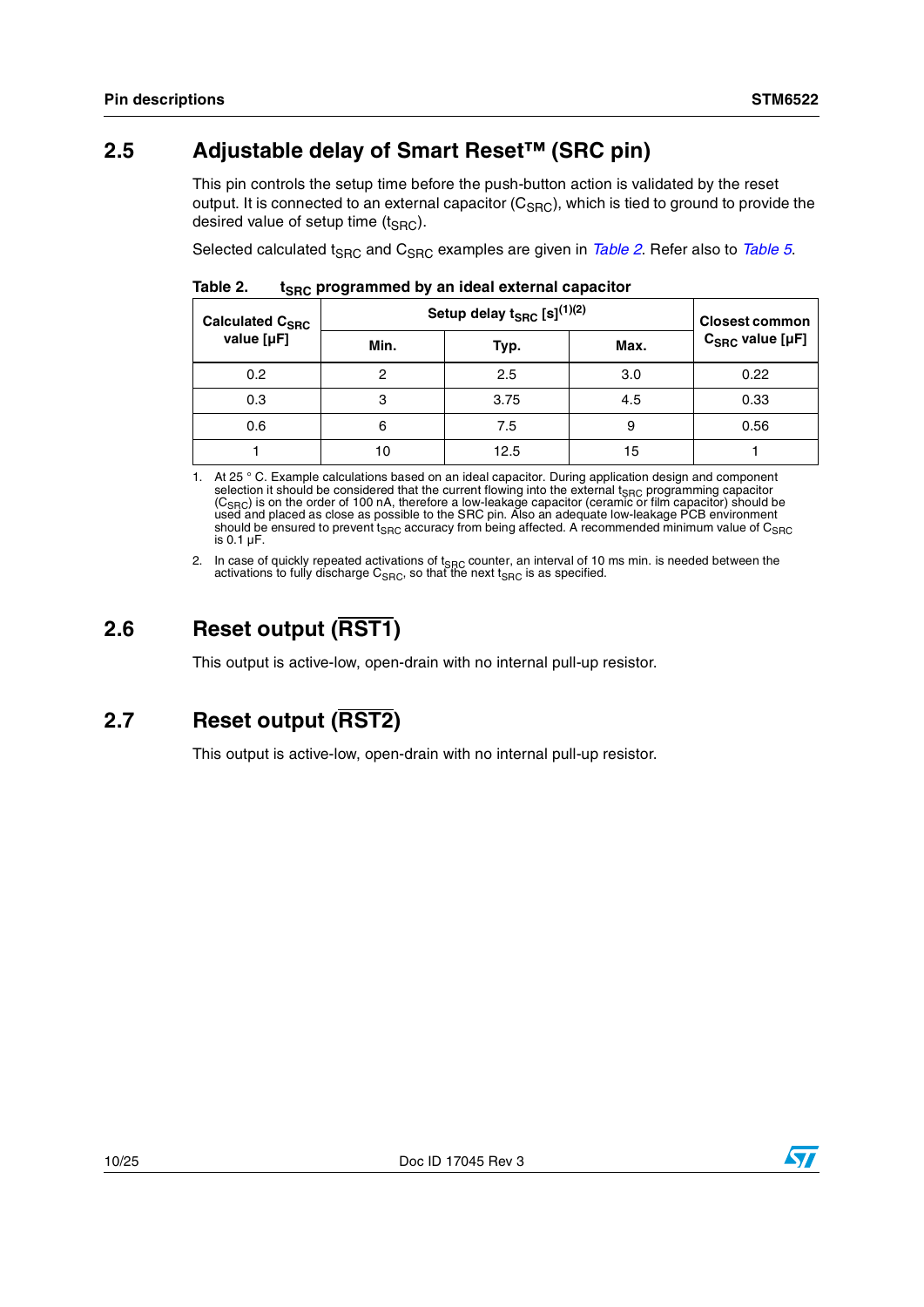# <span id="page-10-0"></span>**3 Typical operating characteristics**



Figure 8. Supply current (I<sub>CC</sub>) vs. temperature





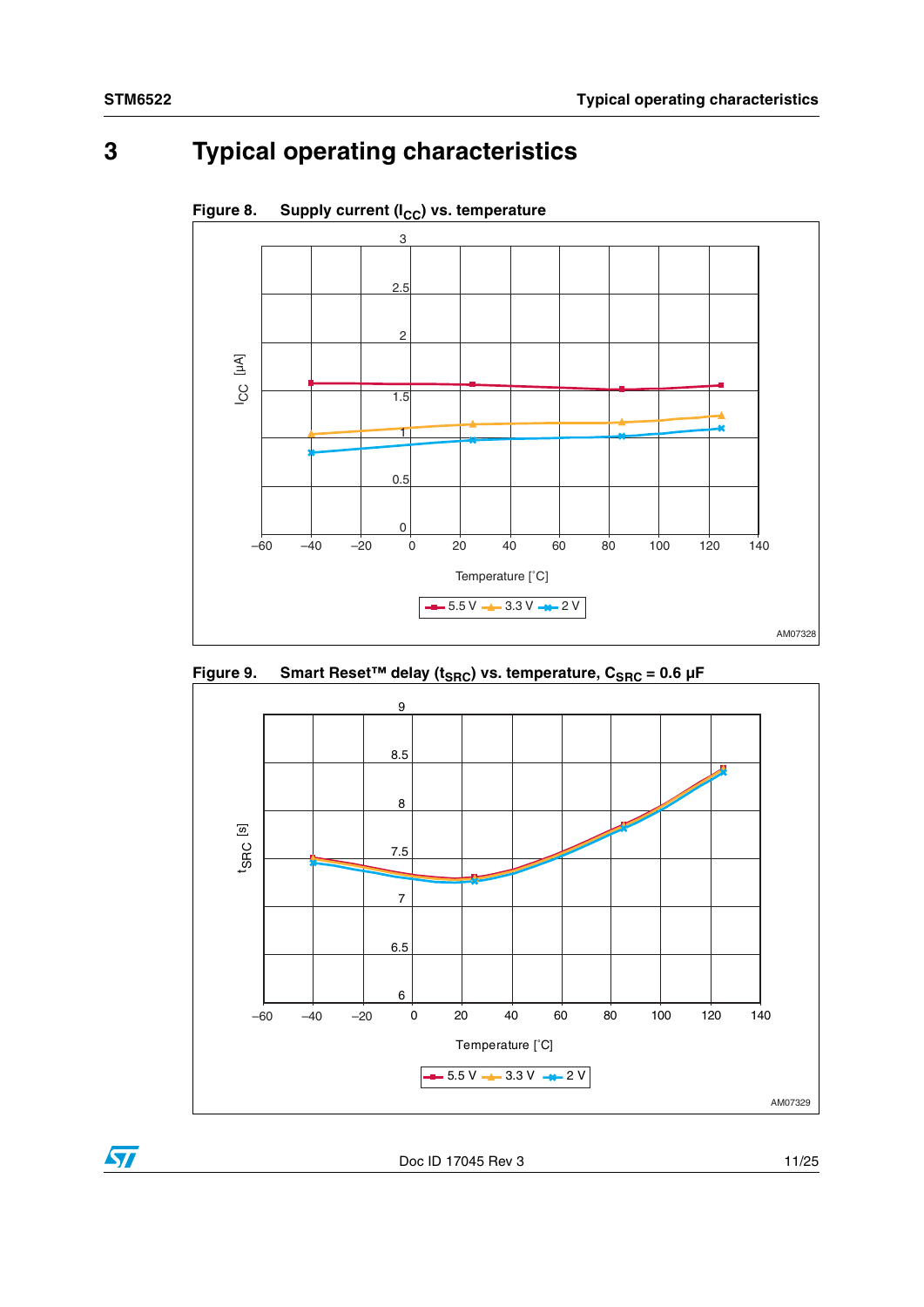

Figure 10. Reset timeout period (t<sub>REC</sub>) vs. temperature

<span id="page-11-0"></span>**Figure 11. Smart Reset™ input voltage threshold vs. temperature**



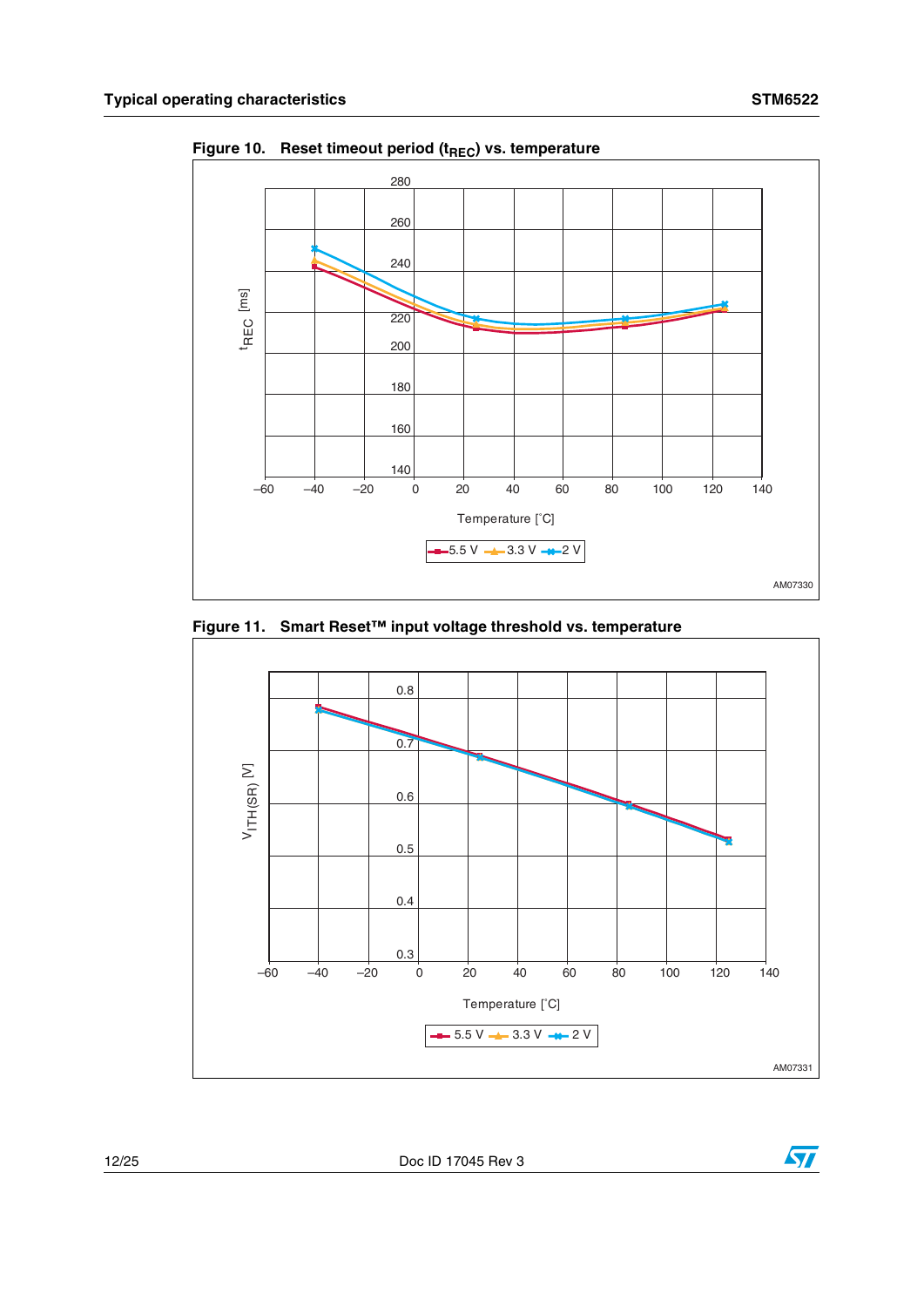## <span id="page-12-0"></span>**4 Maximum ratings**

Stressing the device above the ratings listed in *[Table 3: Absolute maximum ratings](#page-12-1)* may cause permanent damage to the device. These are stress ratings only and operation of the device at these or any other conditions above those indicated in *[Table 4: Operating and](#page-13-1)  [measurement conditions](#page-13-1)* of this specification is not implied. Exposure to absolute maximum rating conditions for extended periods may affect device reliability. Refer also to the STMicroelectronics™ SURE program and other relevant quality documents.

| Symbol                    | <b>Parameter</b>                         |       | Value           | Unit |
|---------------------------|------------------------------------------|-------|-----------------|------|
| $\mathsf{T}_{\text{STG}}$ | Storage temperature $(V_{CC}$ off)       |       | $-55$ to $+150$ | °C   |
| $T_{SLD}^{(1)}$           | Lead solder temperature for 10 seconds   |       | 260             | °C   |
| $\theta_{JA}$             | Thermal resistance (junction to ambient) | TDFN8 | 149.0           | °C/W |
| V <sub>IO</sub>           | Input or output voltage                  |       | $-0.3$ to 5.5   |      |
| $\rm v_{cc}$              | Supply voltage                           |       | $-0.3$ to $7$   |      |

<span id="page-12-1"></span>Table 3. **Absolute maximum ratings** 

1. Reflow at peak temperature of 260 °C. The time above 255 °C must not exceed 30 seconds.

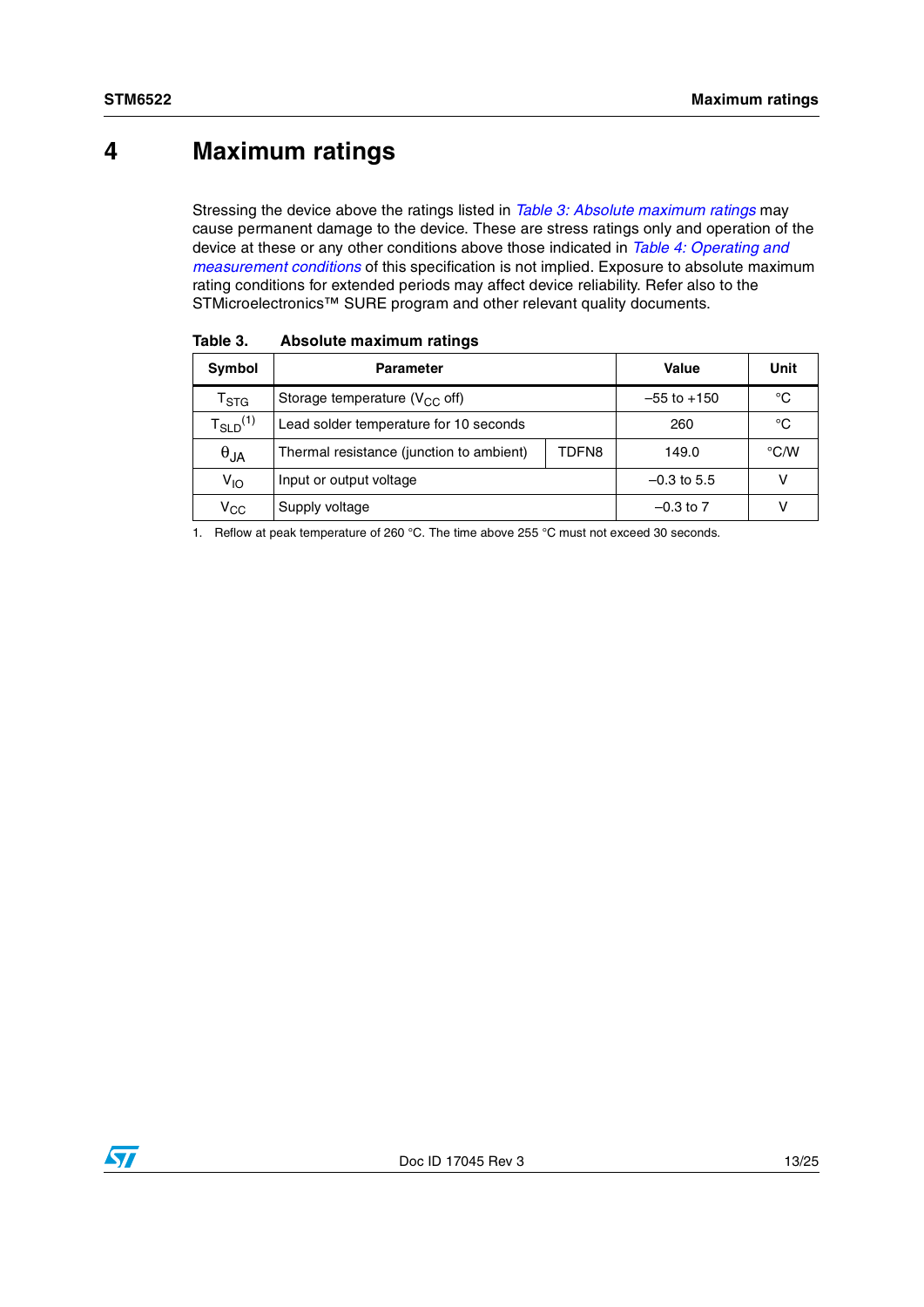## <span id="page-13-0"></span>**5 DC and AC parameters**

This section summarizes the operating measurement conditions, and the DC and AC characteristics of the device. The parameters in *[Table 5: DC and AC characteristics](#page-14-0)* that follows, are derived from tests performed under the measurement conditions summarized in *[Table 4: Operating and measurement conditions](#page-13-1)*. Designers should check that the operating conditions in their circuit match the operating conditions when relying on the quoted parameters.

| <b>Parameter</b>                             | Value                      | Unit |
|----------------------------------------------|----------------------------|------|
| $V_{CC}$ supply voltage                      | 1.65 to 5.5                |      |
| Ambient operating temperature $(T_{\Delta})$ | $-40$ to $+85$             | °C   |
| Input rise and fall times                    | $\leq 5$                   | ns   |
| Input pulse voltages                         | 0.2 to 0.8 $V_{\text{CC}}$ |      |
| Input and output timing ref. voltages        | 0.3 to 0.7 $V_{CC}$        |      |

### <span id="page-13-1"></span>**Table 4. Operating and measurement conditions**

### <span id="page-13-2"></span>**Figure 12. AC testing input/output waveforms**



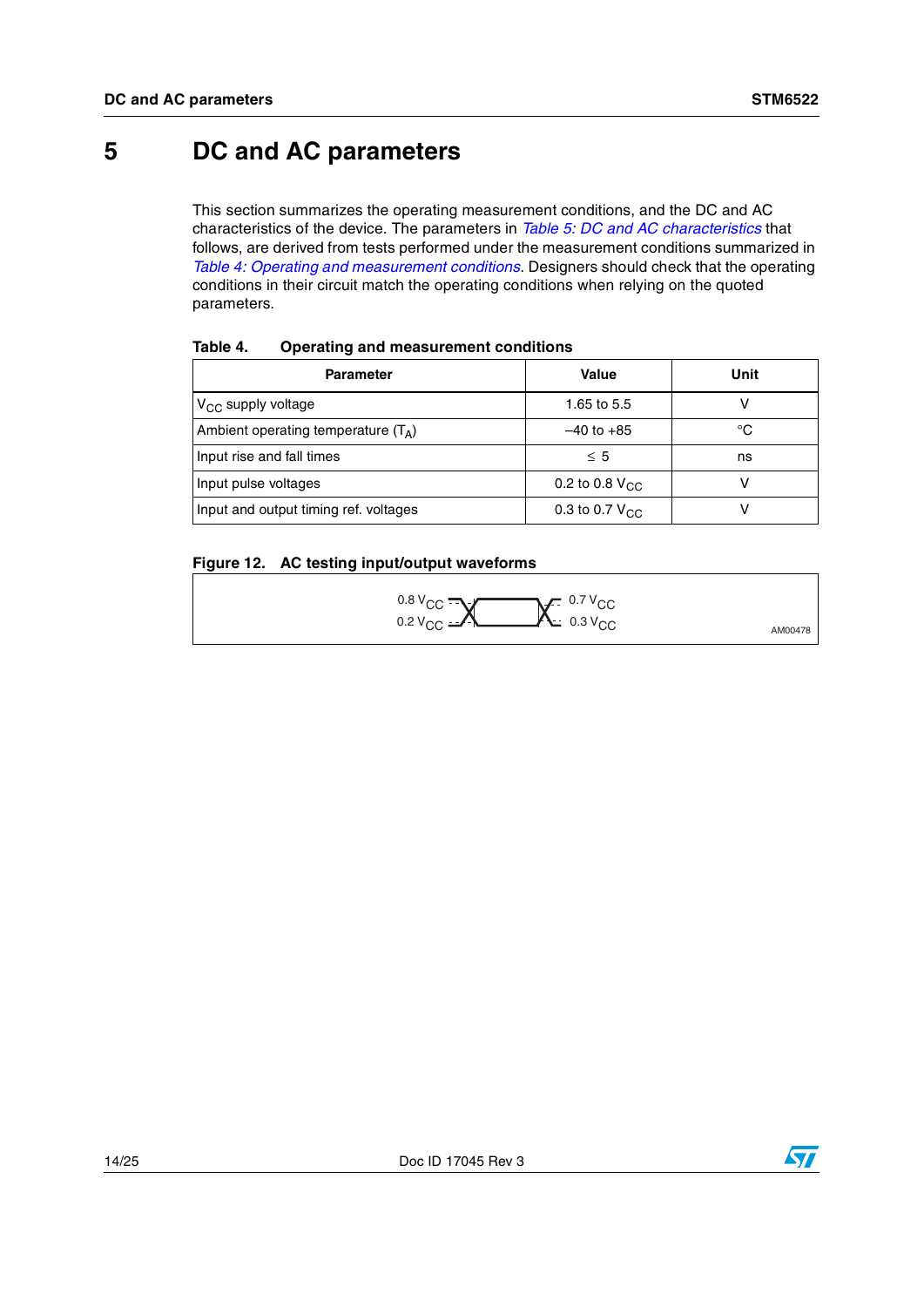| Symbol                 | <b>Parameter</b>                                                                    | Test conditions <sup>(1)</sup>              | Min.                             | Typ. <sup>(2)</sup>           | Max.                             | Unit |  |
|------------------------|-------------------------------------------------------------------------------------|---------------------------------------------|----------------------------------|-------------------------------|----------------------------------|------|--|
| $V_{CC}$               | Supply voltage range                                                                |                                             | 1.65                             |                               | 5.5                              | V    |  |
|                        | Supply current (inputs in                                                           | $V_{\rm CC} = 5.0 V$                        |                                  | $\mathbf{2}$                  | 3                                | μA   |  |
| $I_{\rm CC}$           | their inactive state, neither<br>t <sub>REC</sub> nor t <sub>SRC</sub> in progress) | $V_{CC}$ = 3.0 V                            |                                  | 1.5                           |                                  | μA   |  |
|                        |                                                                                     | $V_{CC} \geq 4.5$ V, sinking 3.2 mA         |                                  |                               | 0.3                              | v    |  |
| $V_{OL}$               | Reset output voltage low<br>(active-low reset asserted)                             | $V_{CC} \geq 3.3$ V, sinking 2.5 mA         |                                  |                               | 0.3                              | V    |  |
|                        |                                                                                     | $V_{\text{CC}}$ $\geq$ 1.65 V, sinking 1 mA |                                  |                               | 0.3                              | V    |  |
| <sup>t</sup> REC       | Reset timeout delay, factory<br>programmed                                          |                                             | 140                              | 210                           | 280                              | ms   |  |
|                        | Smart Reset™ inputs                                                                 |                                             |                                  |                               |                                  |      |  |
| $V_{IL}$               | SR0, SR1 input voltage low                                                          |                                             | $V_{SS}$ – 0.3                   |                               | 0.3                              | V    |  |
| $V_{\text{IH}}$        | SRO, SR1 input voltage high                                                         |                                             | 0.85                             |                               | 5.5                              | V    |  |
| $I_{LI(SR)}$           | Input leakage current,<br>SR <sub>x</sub> input                                     |                                             | $-1$                             |                               | $+1$                             | μA   |  |
|                        | Smart Reset™ delay                                                                  |                                             |                                  |                               |                                  |      |  |
| $t_{\text{SRC}}^{(3)}$ | Delayed Smart Reset™<br>setup time. Refer to Table 2.                               | $T_A = 25 °C$                               | $10 \times C_{SRC}$<br>$(\mu F)$ | 12.5 x $C_{SRC}$<br>$(\mu F)$ | $15 \times C_{SRC}$<br>$(\mu F)$ | S    |  |

### <span id="page-14-0"></span>**Table 5. DC and AC characteristics**

1. Valid for ambient operating temperature:  $T_A = -40$  to +85 °C; V<sub>CC</sub> = 1.65 to 5.5 V (except where noted).

2. Typical value is at 25 °C and  $V_{CC} = 3.3$  V unless otherwise noted.

3. Input glitch immunity is equal to  $t_{SRC}$  (when both  $\overline{SR}$  inputs are low, otherwise infinite).

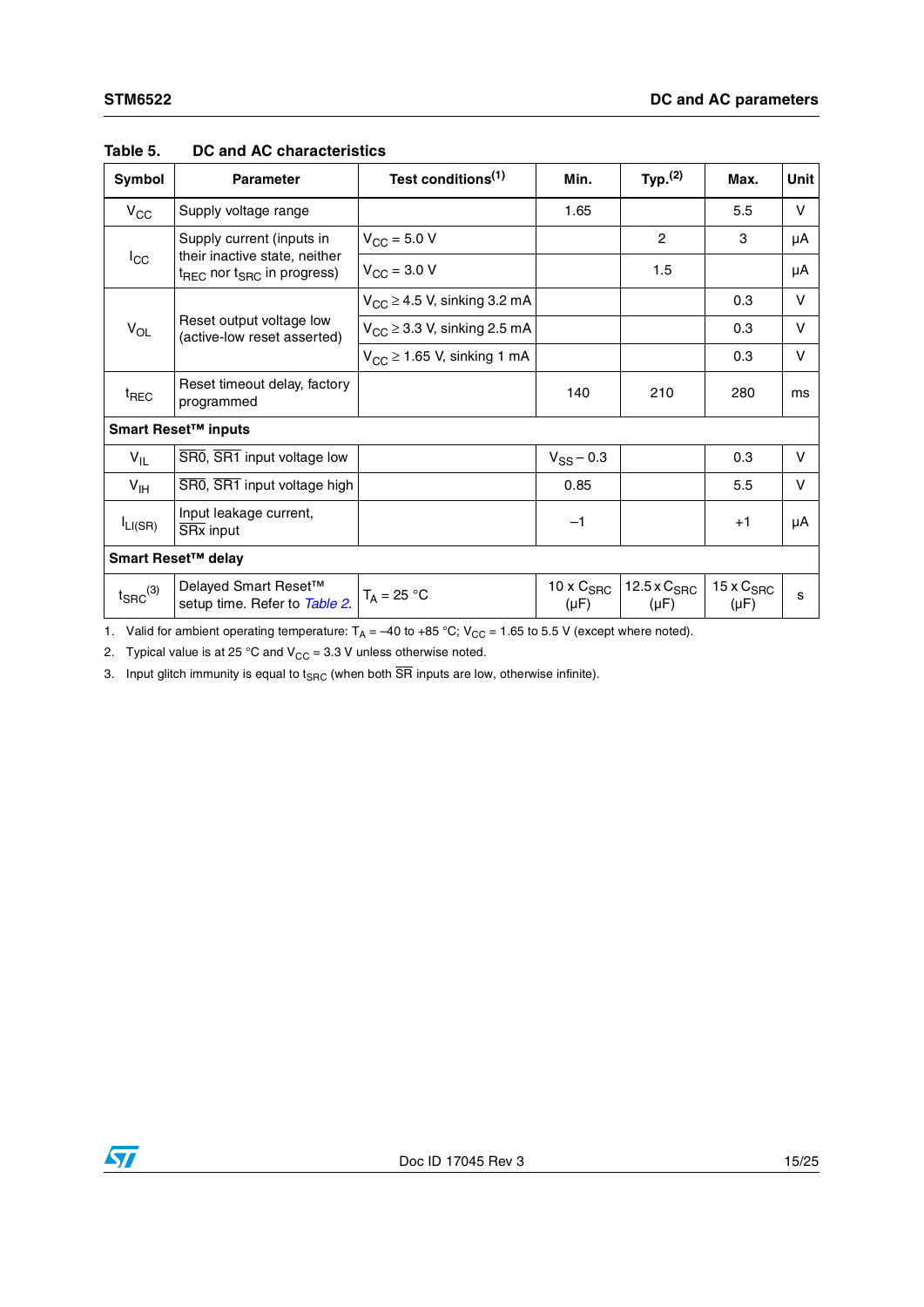## <span id="page-15-0"></span>**6 Package mechanical data**

In order to meet environmental requirements, ST offers these devices in different grades of ECOPACK® packages, depending on their level of environmental compliance. ECOPACK® specifications, grade definitions and product status are available at: *[www.st.com](http://www.st.com)*. ECOPACK<sup>®</sup> is an ST trademark.

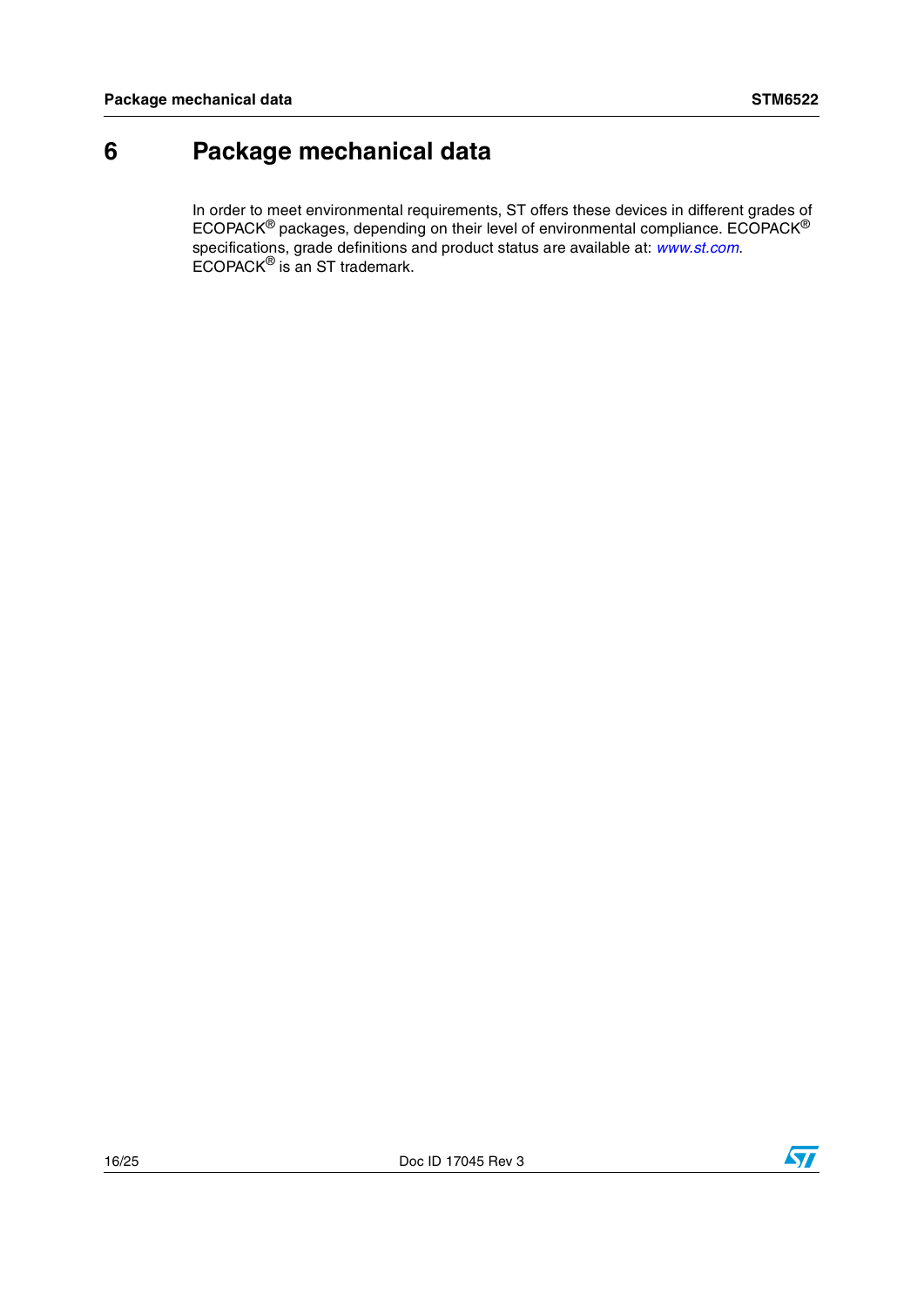

<span id="page-16-1"></span>**Figure 13. TDFN – 8-lead 2 x 2 x 0.75 mm, 0.5 mm pitch package outline**

<span id="page-16-0"></span>

| Table 6. |  | TDFN - 8-lead 2 x 2 x 0.75 mm, 0.5 mm pitch package mechanical data |  |
|----------|--|---------------------------------------------------------------------|--|
|----------|--|---------------------------------------------------------------------|--|

| Symbol          | Dimension (mm) |      |      | <b>Dimension (inches)</b> |       |       |
|-----------------|----------------|------|------|---------------------------|-------|-------|
|                 | Min.           | Nom. | Max. | Min.                      | Nom.  | Max.  |
| A               | 0.70           | 0.75 | 0.80 | 0.028                     | 0.030 | 0.031 |
| A1              | 0.00           | 0.02 | 0.05 | 0.000                     | 0.001 | 0.002 |
| b               | 0.15           | 0.20 | 0.25 | 0.006                     | 0.008 | 0.010 |
| D<br><b>BSC</b> | 1.9            | 2.00 | 2.1  | 0.075                     | 0.079 | 0.083 |
| Е<br><b>BSC</b> | 1.9            | 2.00 | 2.1  | 0.075                     | 0.079 | 0.083 |
| e               |                | 0.50 |      |                           | 0.020 |       |
| L               | 0.45           | 0.55 | 0.65 | 0.018                     | 0.022 | 0.026 |

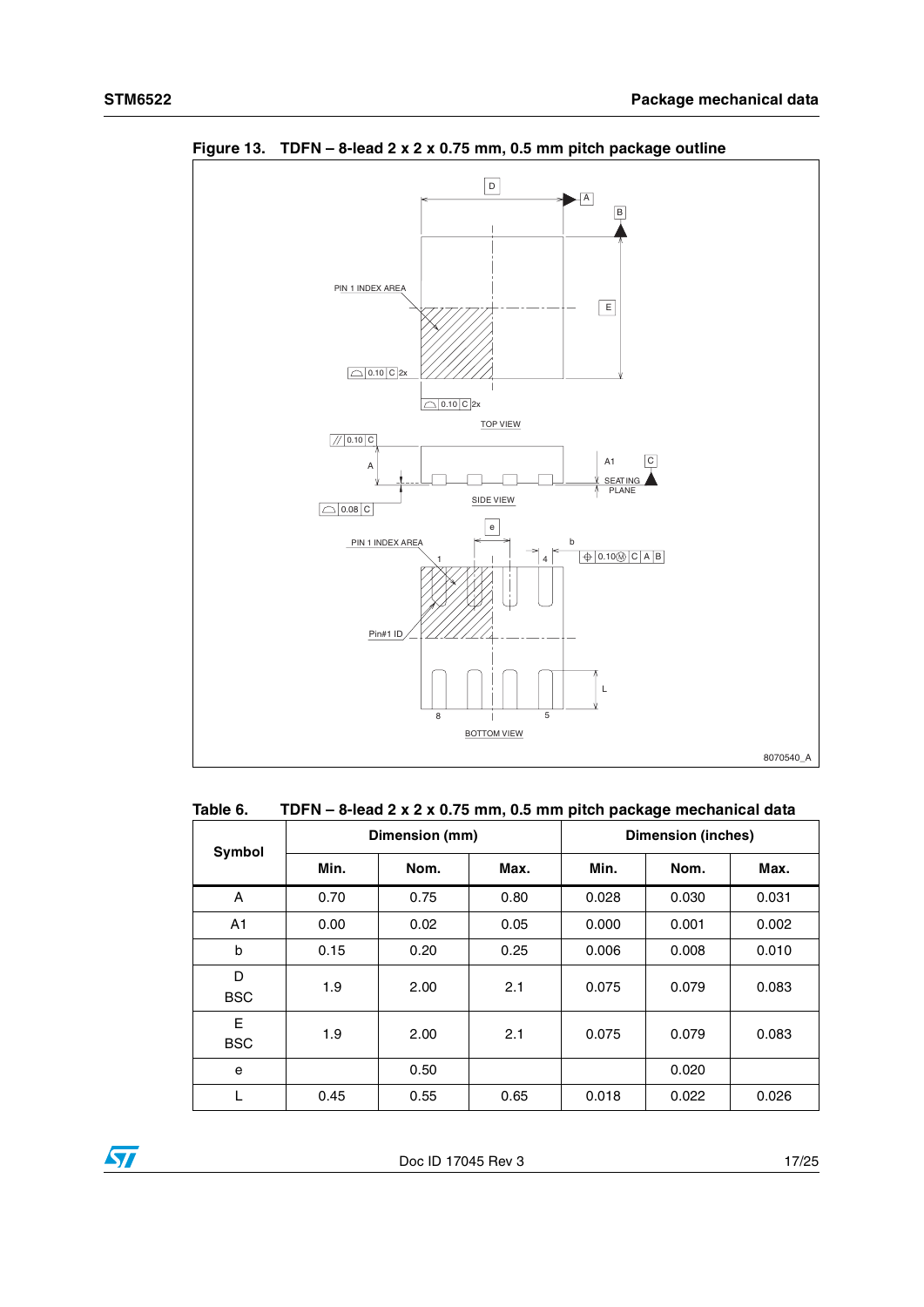## <span id="page-17-0"></span>**7 Package footprint**

<span id="page-17-2"></span>**Figure 14. Landing pattern - TDFN – 8-lead 2 x 2 mm without thermal pad**



<span id="page-17-1"></span>

| Table 7. | Parameters for landing pattern - TDFN - 8-lead 2 x 2 mm package |
|----------|-----------------------------------------------------------------|
|----------|-----------------------------------------------------------------|

| <b>Parameter</b> | <b>Description</b>            | Dimension (mm) |      |      |  |
|------------------|-------------------------------|----------------|------|------|--|
|                  |                               | Min.           | Nom. | Max. |  |
|                  | Contact length                | 1.05           |      | 1.15 |  |
| b                | Contact width                 | 0.25           |      | 0.30 |  |
| Е                | Max. land pattern Y-direction |                | 2.85 |      |  |
| E1               | Contact gap spacing           |                | 0.65 |      |  |
| D                | Max. land pattern X-direction |                | 1.75 |      |  |
| P                | Contact pitch                 |                | 0.5  |      |  |

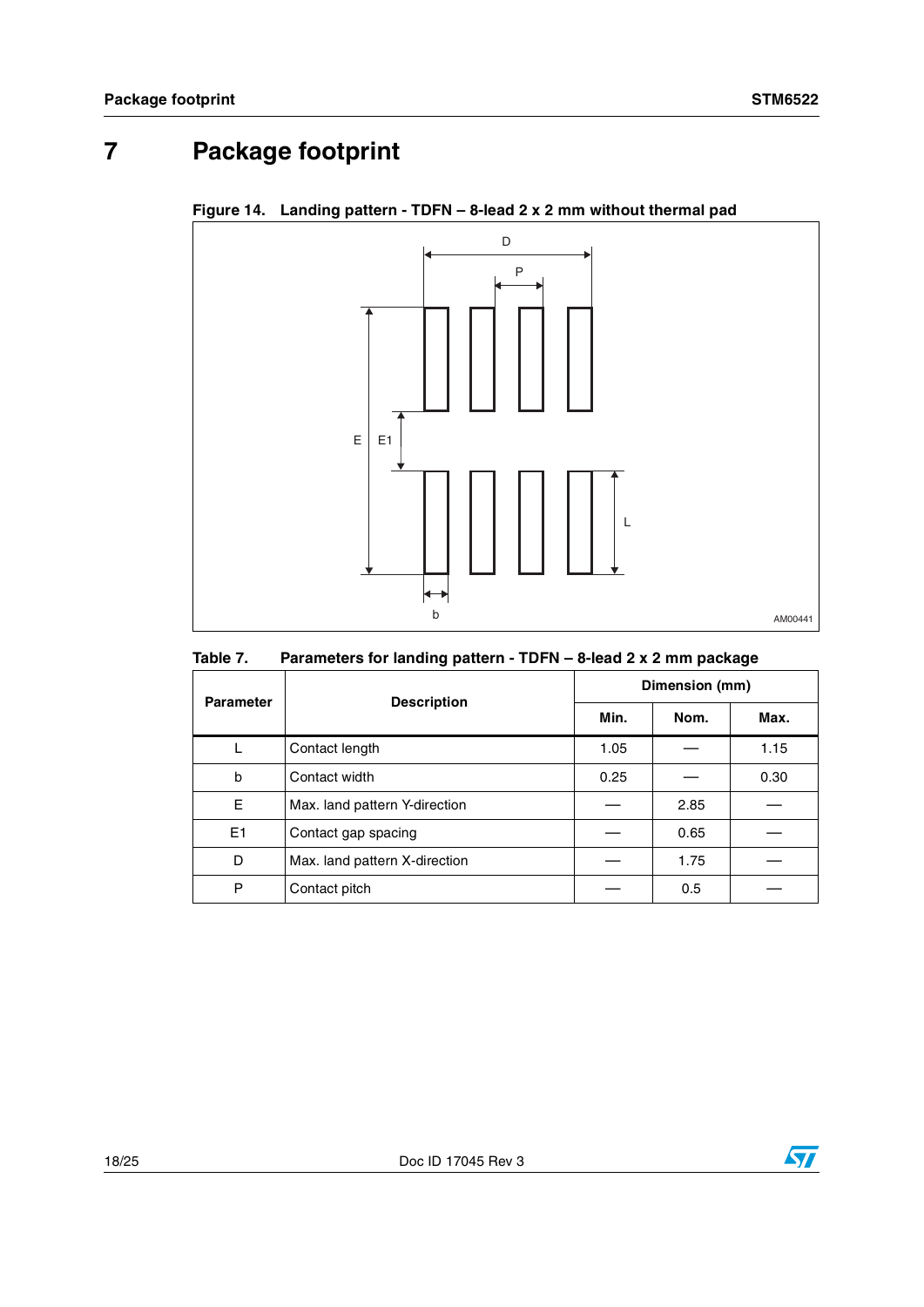## <span id="page-18-0"></span>**8 Tape and reel information**

### <span id="page-18-2"></span>**Figure 15. Carrier tape**



### <span id="page-18-1"></span>**Table 8. Carrier tape dimensions**

| Package | W                          | D                           |               | $P_0$              | P <sub>2</sub>     |               | $A_0$         | $B_0$         | $K_0$              | Р,                 |                | Unit | <b>Bulk</b><br>qty. |
|---------|----------------------------|-----------------------------|---------------|--------------------|--------------------|---------------|---------------|---------------|--------------------|--------------------|----------------|------|---------------------|
| TDFN8   | 8.00<br>$+0.30$<br>$-0.10$ | 1.50<br>$+0.10/$<br>$-0.00$ | 1.75<br>±0.10 | 4.00<br>$\pm 0.10$ | 2.00<br>$\pm 0.10$ | 3.50<br>±0.05 | 2.30<br>±0.05 | 2.30<br>±0.05 | 1.00<br>$\pm 0.05$ | 4.00<br>$\pm 0.10$ | 0.250<br>±0.05 | mm   | 3000                |

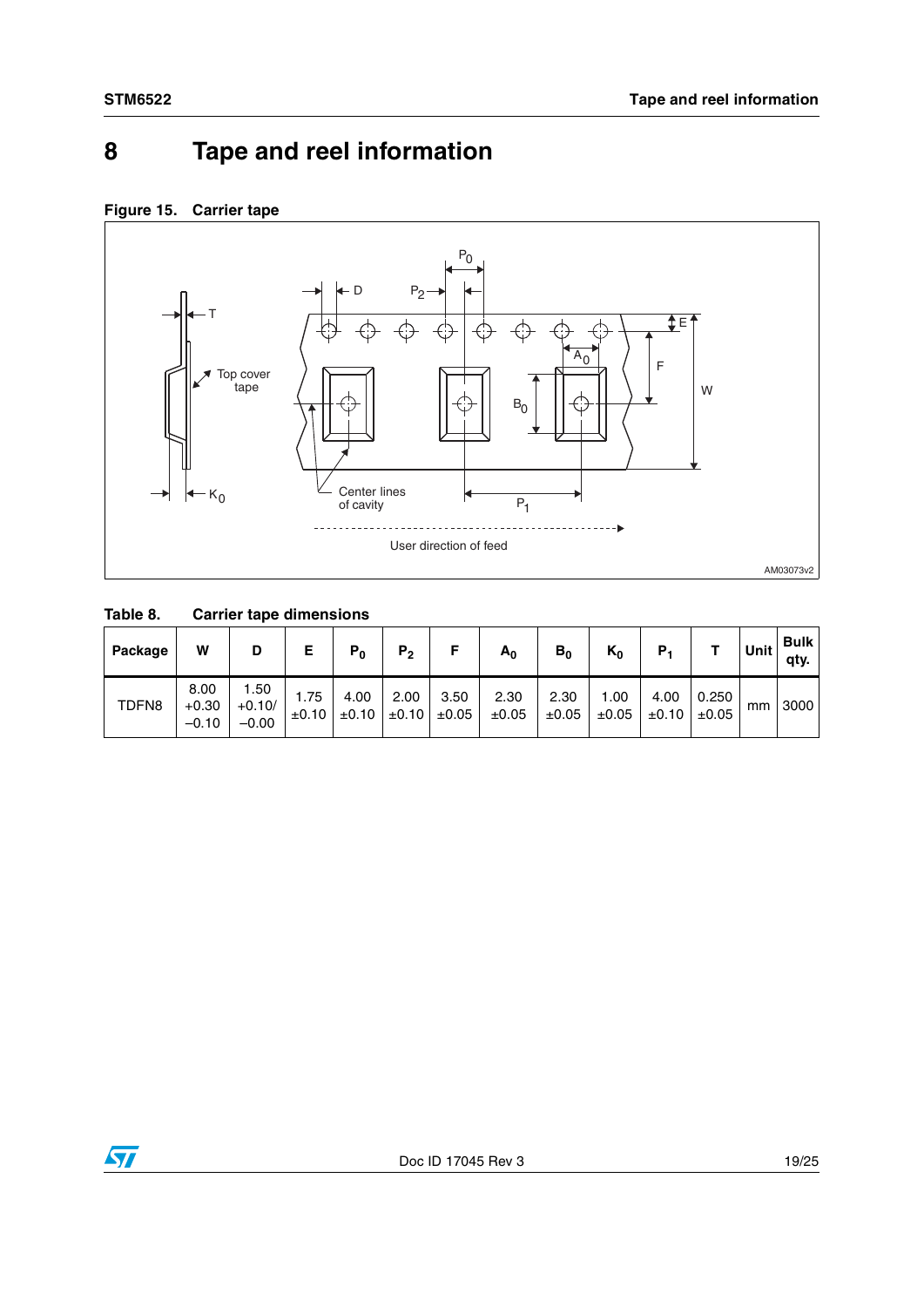<span id="page-19-1"></span>



<span id="page-19-0"></span>

| Table 9. |  | <b>Reel dimensions</b> |  |
|----------|--|------------------------|--|
|          |  |                        |  |

| Tape sizes | A max.         | B min. |                 | D min. | N min. |              | $\mathbf{r}$ max. |
|------------|----------------|--------|-----------------|--------|--------|--------------|-------------------|
| 8 mm       | 180 (7 inches) | 1.50   | $13.0 + - 0.20$ | 20.20  | 60     | $8.4 + 2/-0$ | 14.40             |

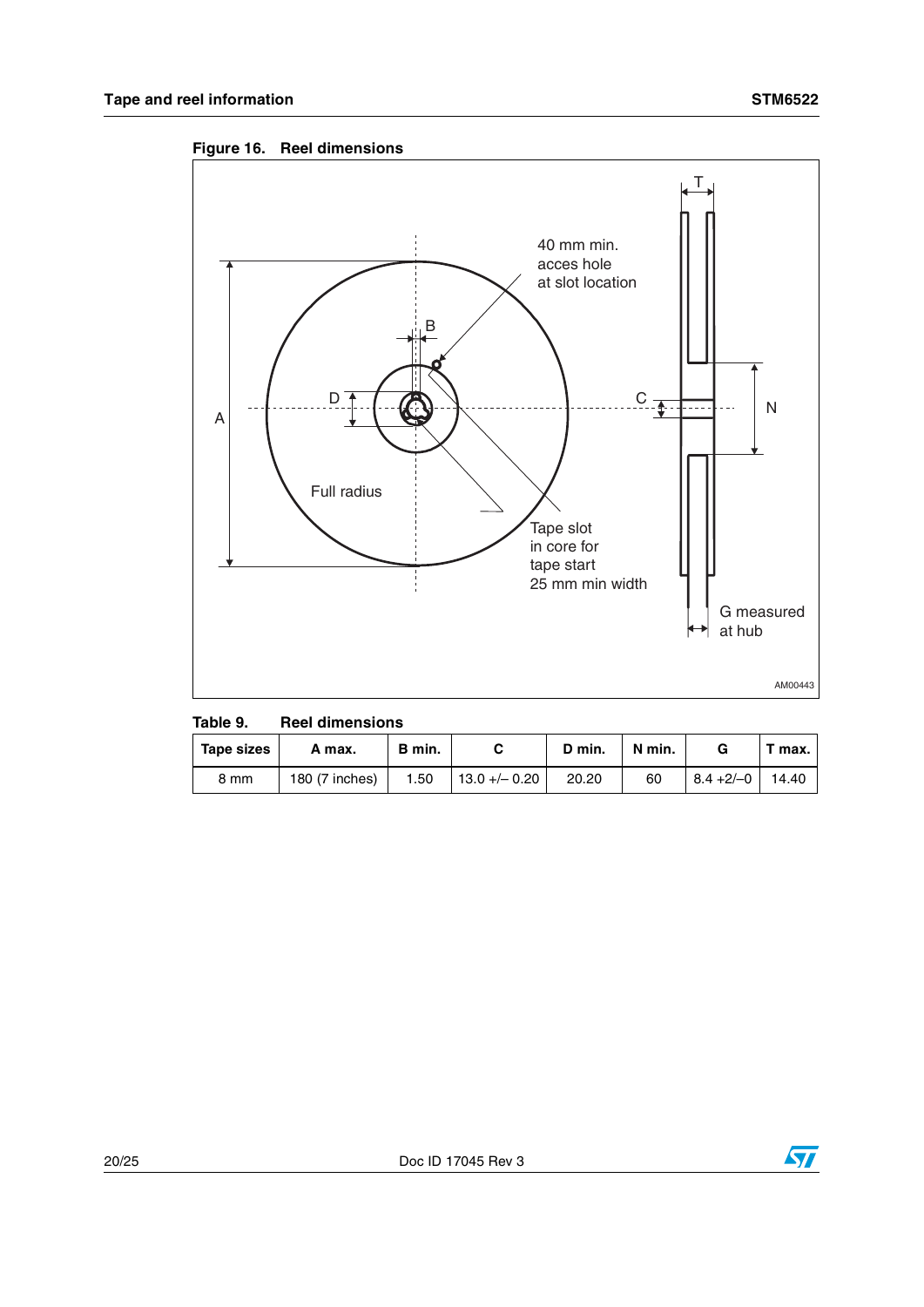

<span id="page-20-0"></span>

<span id="page-20-1"></span>



*Note: 1 Drawings are not to scale.*

*2 All dimensions are in mm, unless otherwise noted.*

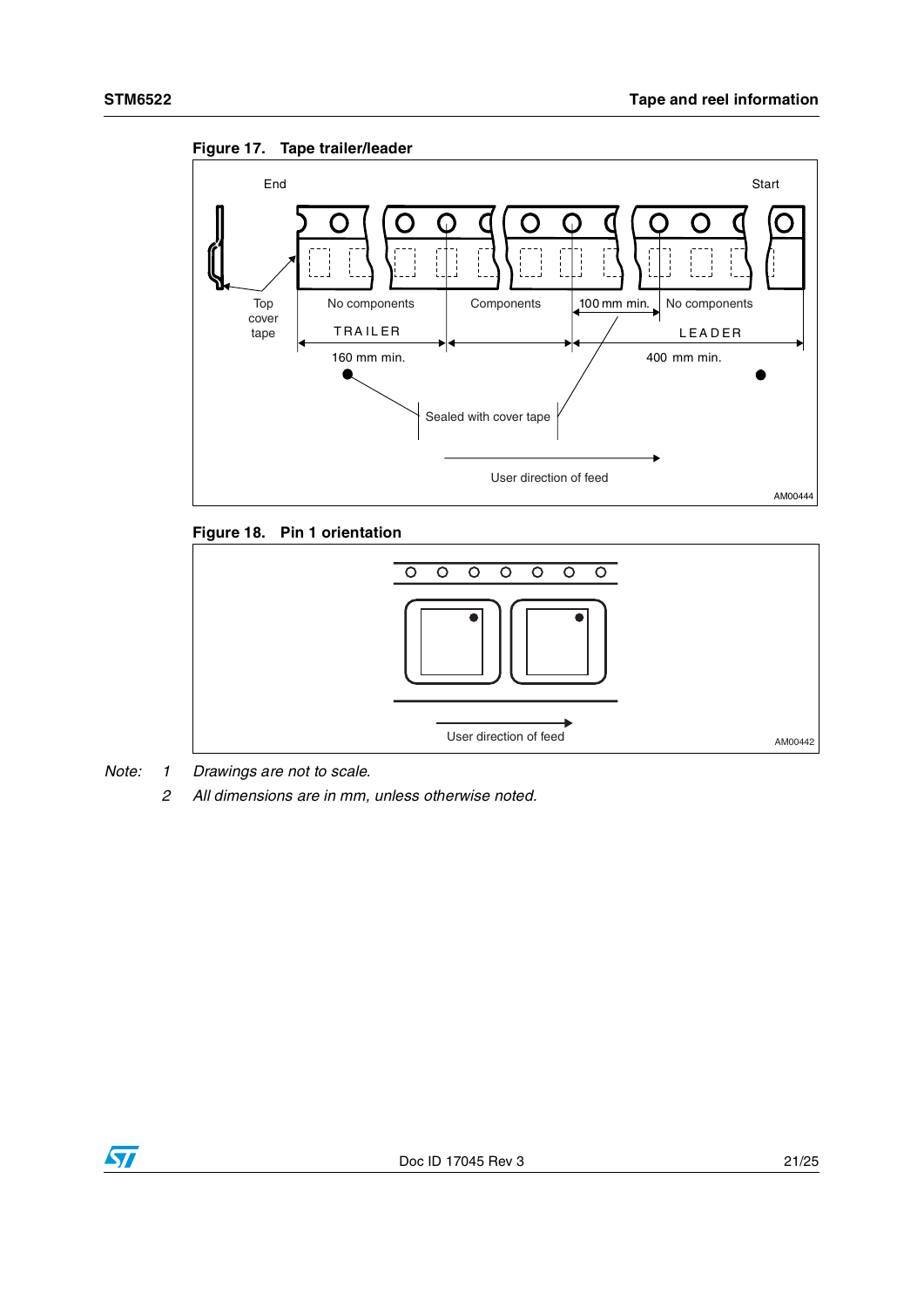## <span id="page-21-0"></span>**9 Part numbering**

### <span id="page-21-1"></span>**Table 10. Ordering information scheme**

| Example:                                                                                                             | <b>STM6522</b> | A | A | А | A | <b>DG</b> | 6 | F. |
|----------------------------------------------------------------------------------------------------------------------|----------------|---|---|---|---|-----------|---|----|
| Device type                                                                                                          |                |   |   |   |   |           |   |    |
|                                                                                                                      |                |   |   |   |   |           |   |    |
| <b>STM6522</b>                                                                                                       |                |   |   |   |   |           |   |    |
| V <sub>CC</sub> monitoring, power-on reset                                                                           |                |   |   |   |   |           |   |    |
| $A = no$ V <sub>CC</sub> monitoring, no power-on reset                                                               |                |   |   |   |   |           |   |    |
| Smart Reset™ setup delay (t <sub>SRC</sub> ); presence of internal input<br>pull-up on all Smart Reset™ inputs (SRx) |                |   |   |   |   |           |   |    |
| $A = user-programmed$ (external capacitor); no input pull-up                                                         |                |   |   |   |   |           |   |    |
| <b>Output type</b>                                                                                                   |                |   |   |   |   |           |   |    |
| $A =$ both $\overline{RST1}$ and $\overline{RST2}$ open-drain, no pull-up, active-low                                |                |   |   |   |   |           |   |    |
| Reset timeout period (t <sub>REC</sub> )                                                                             |                |   |   |   |   |           |   |    |
| $A = 140$ ms min.                                                                                                    |                |   |   |   |   |           |   |    |
| Package                                                                                                              |                |   |   |   |   |           |   |    |
| $DG = TDFN8 2 x 2 x 0.75 mm, 0.5 mm pitch$                                                                           |                |   |   |   |   |           |   |    |
| Temperature range                                                                                                    |                |   |   |   |   |           |   |    |
| $6 = -40$ °C to +85 °C                                                                                               |                |   |   |   |   |           |   |    |
| <b>Shipping method</b>                                                                                               |                |   |   |   |   |           |   |    |

 $F = ECOPACK^®$  package, tape and reel

For device options currently available refer to *[Table 11](#page-22-1)*. For other options, or for more information on any aspect of this device, please contact the ST sales office nearest you.

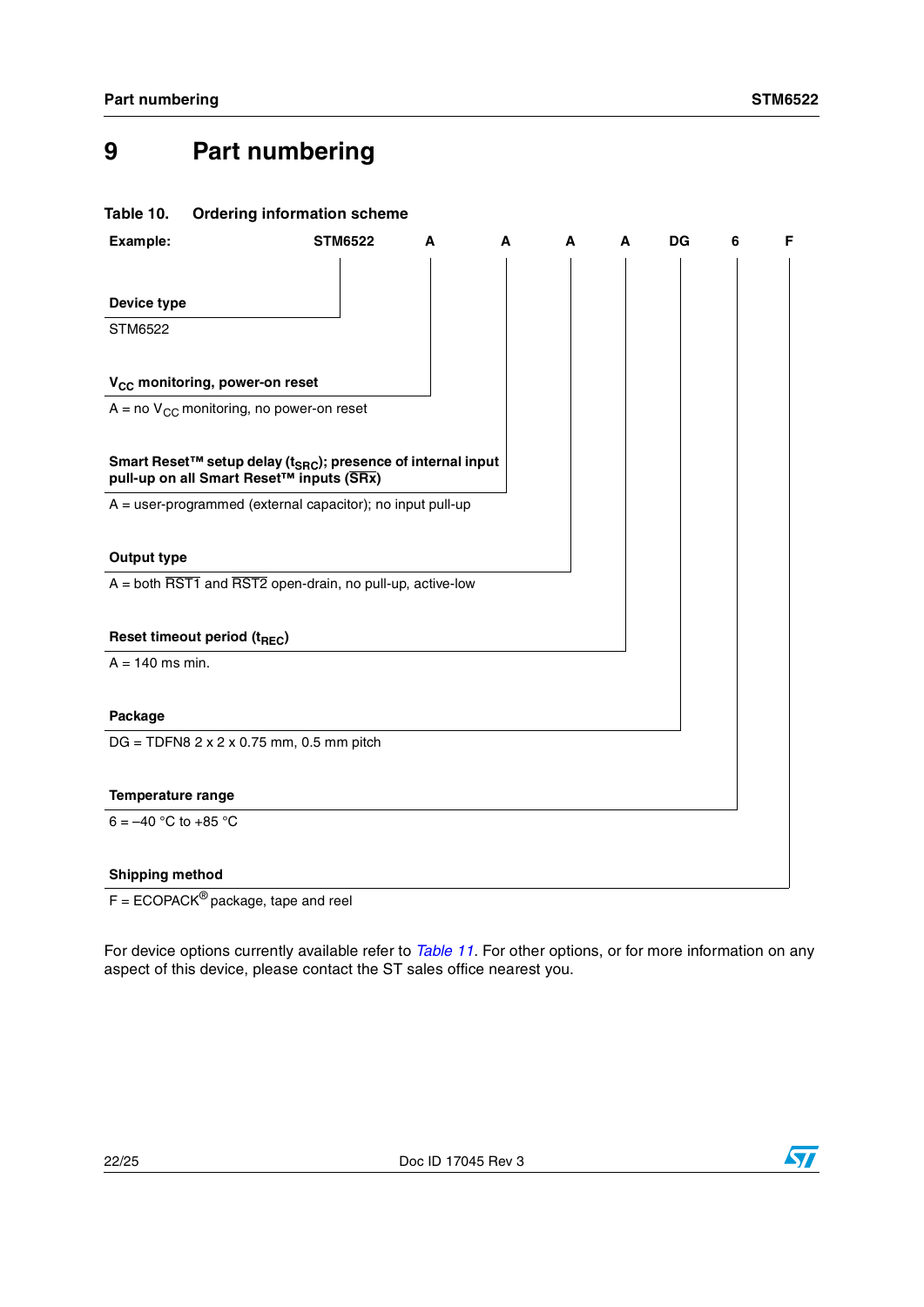## <span id="page-22-0"></span>**10 Package marking**

<span id="page-22-1"></span>

| Table 11. | Package marking |  |
|-----------|-----------------|--|
|           |                 |  |

| <b>Part number</b> | $t_{\mathsf{SRC}}$<br>delav | Smart<br>Reset™<br>control inputs $^{(1)}$ | Power-on<br>reset, V <sub>CC</sub><br>monitorina | RST <sub>1</sub> | RST <sub>2</sub><br>output <sup>(1)</sup> output <sup>(1)</sup> option | $t_{\sf REC}$ | Topmark  |
|--------------------|-----------------------------|--------------------------------------------|--------------------------------------------------|------------------|------------------------------------------------------------------------|---------------|----------|
| STM6522AAAADG6F    | $C_{SRC}$                   | AL                                         |                                                  | AL. OD           | AL. OD                                                                 |               | CAL. AAL |

1. AL = active-low, AH = active-high, PU = with internal pull-up resistor, OD = open-drain.

### <span id="page-22-2"></span>**Figure 19. Package marking, top view**



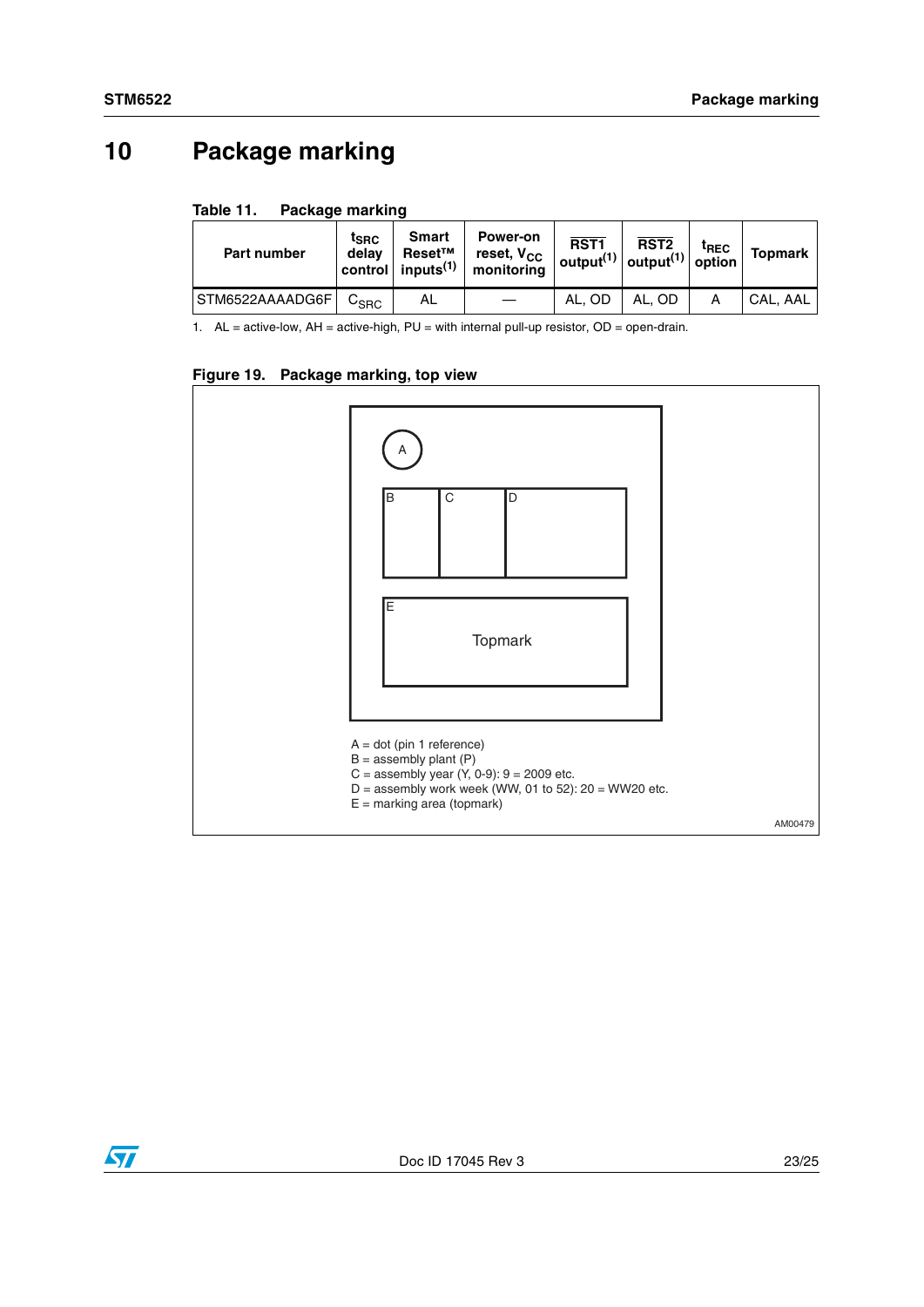## <span id="page-23-0"></span>**11 Revision history**

<span id="page-23-1"></span>

| Table 12.<br><b>Document revision history</b> |  |  |
|-----------------------------------------------|--|--|
|-----------------------------------------------|--|--|

| <b>Date</b> | <b>Revision</b> | <b>Changes</b>                                                                                                                                                                                                                                                                    |
|-------------|-----------------|-----------------------------------------------------------------------------------------------------------------------------------------------------------------------------------------------------------------------------------------------------------------------------------|
| 03-Feb-2010 |                 | Initial release.                                                                                                                                                                                                                                                                  |
| 10-May-2010 | 2               | Updated title, Features, Applications, Section 1, Figure 1, Table 1,<br>Figure 2, Figure 3, Figure 4, Figure 5, Figure 6, Section 2.4,<br>Figure 7, note 1 below Table 2, Section 2.6, added Section 2.7,<br>Section 3, Table 5, Table 6, Table 7, Table 10, Section 8, Table 11. |
| 09-Jan-2012 | 3               | Updated Table 3, Table 5, Table 11 and Disclaimer, minor text<br>corrections throughout document.                                                                                                                                                                                 |